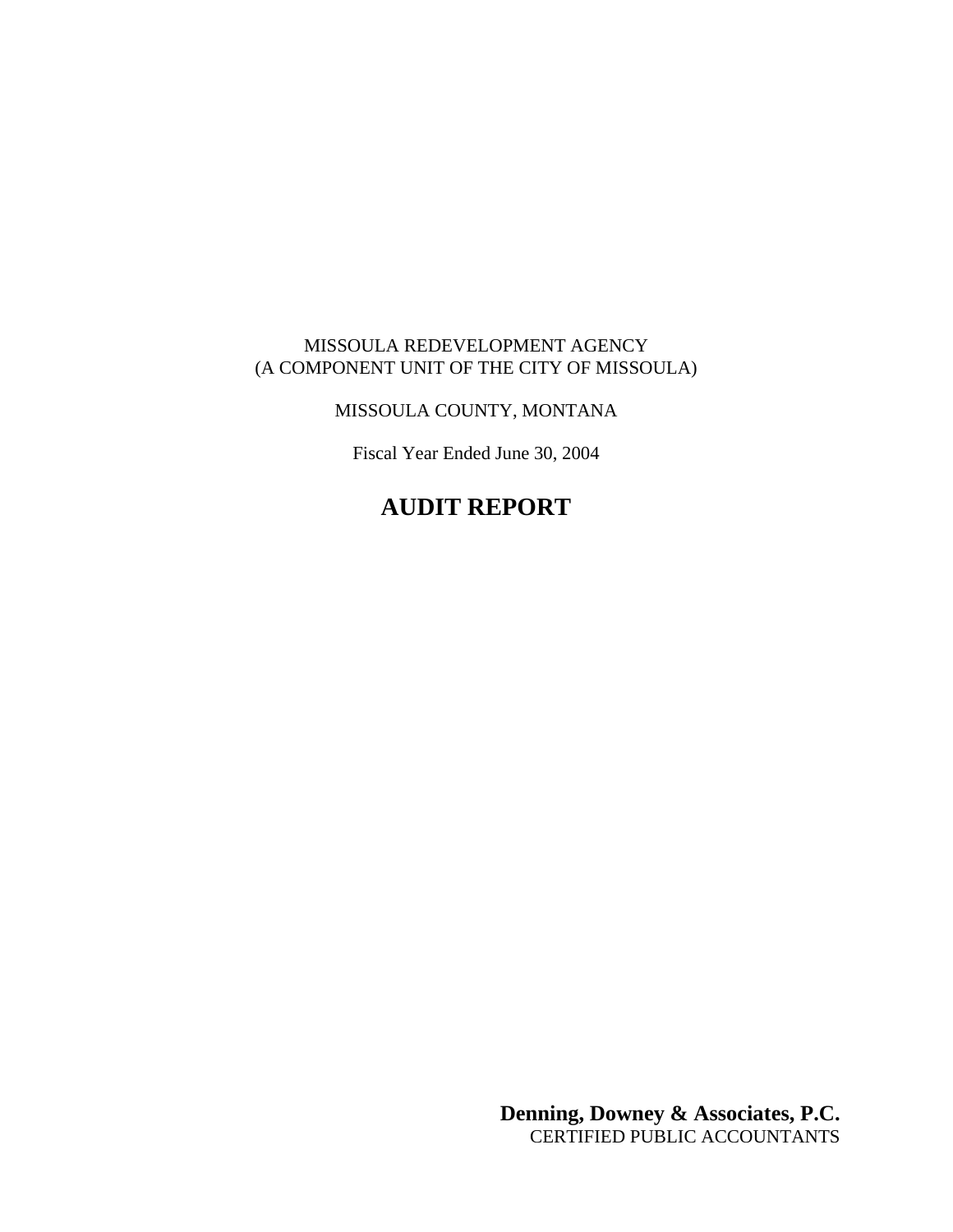### MISSOULA REDEVELOPMENT AGENCY (A COMPONENT UNIT OF THE CITY OF MISSOULA)

### MISSOULA COUNTY, MONTANA

Fiscal Year Ended June 30, 2004

### **TABLE OF CONTENTS**

| Organization                                                                                                                                                                                                                                                         | $\mathbf{1}$   |
|----------------------------------------------------------------------------------------------------------------------------------------------------------------------------------------------------------------------------------------------------------------------|----------------|
| Management Discussion and Analysis                                                                                                                                                                                                                                   | $2 - 8$        |
| <b>Independent Auditor's Report</b>                                                                                                                                                                                                                                  | $9 - 10$       |
| <b>Financial Statements</b>                                                                                                                                                                                                                                          |                |
| <b>Government-wide Financial Statements</b><br><b>Statement of Net Assets</b><br><b>Statement of Activities</b>                                                                                                                                                      | 11<br>12       |
| <b>Fund Financial Statements</b><br><b>Balance Sheet – Governmental Funds</b><br>Reconciliation of the Governmental Funds Balance Sheet to the Statement of Net<br>Assets<br>Statement of Revenues, Expenditures and Changes in Fund Balance – Governmental<br>Funds | 13<br>14<br>15 |
| Reconciliation of the Statement of Revenues, Expenditures, and Changes in Fund<br>Balances of Governmental Funds to the Statement of Activities                                                                                                                      | 16             |
| <b>Notes to Financial Statements</b>                                                                                                                                                                                                                                 | $17 - 25$      |
| <b>Required Supplemental Information</b><br><b>Budgetary Comparison Schedule</b><br>Budgetary Comparison Schedule - Budget-to-GAAP Reconciliation                                                                                                                    | 26<br>27       |
| Report on Compliance and on Internal Control Over Financial Reporting Based on an<br>Audit of Financial Statements Performed in Accordance with Government Auditing<br><b>Standards</b>                                                                              | 28-29          |
| Report on Other Compliance, Financial, and Internal Accounting Control Matters                                                                                                                                                                                       | 30             |
| <b>Report on Prior Audit Recommendations</b>                                                                                                                                                                                                                         | 31             |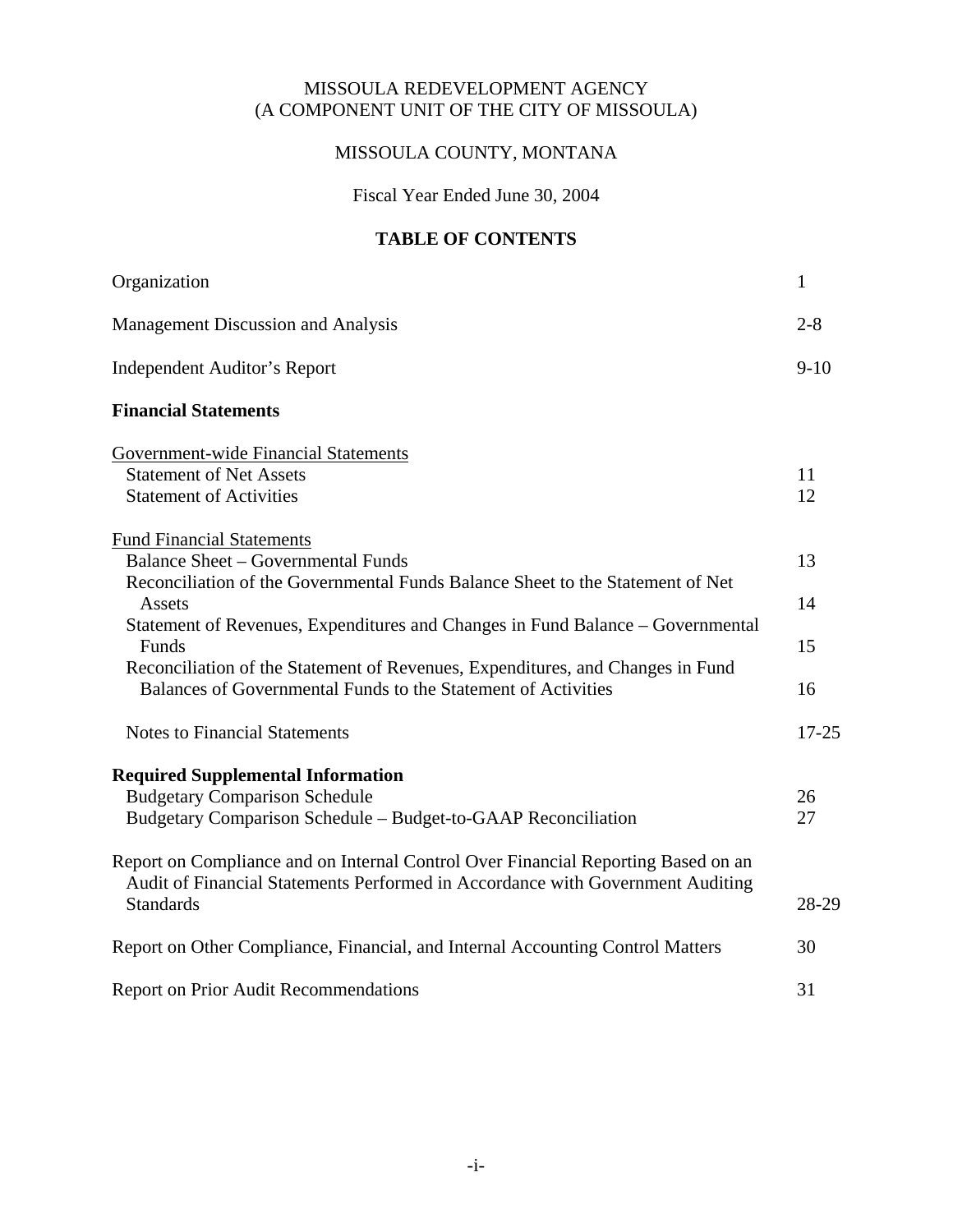### MISSOULA REDEVELOPMENT AGENCY (A COMPONENT UNIT OF THE CITY OF MISSOULA)

MISSOULA COUNTY, MONTANA

#### **ORGANIZATION**

Fiscal Year Ended June 30, 2004

### **DIRECTOR**

Ellen Buchanan Director

### **BOARD OF COMMISSIONERS**

Hal Fraser Chairperson Nancy Moe Vice-Chairperson Rosalie Cates Member Karl Englund Member Daniel Kemmis Member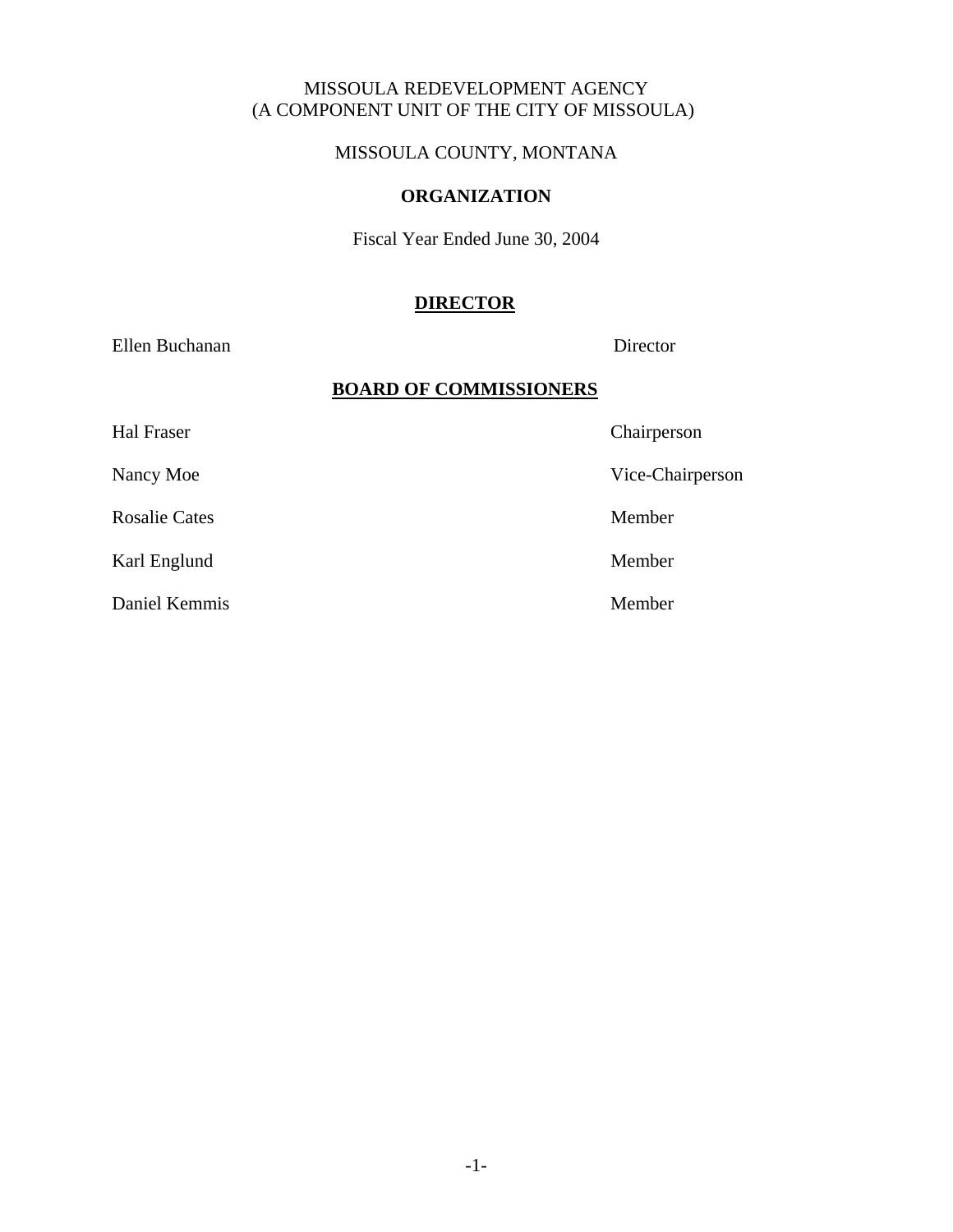#### **Management's Discussion and Analysis**

The Missoula Redevelopment Agency is a component of the City of Missoula. Its budget is prepared at the same time as the City of Missoula Budget and undergoes review and approval by City officials as part of the City's budgeting process. Moreover, all expenditures of the MRA are reviewed and approved by the Missoula City Finance Office and the Missoula City Council.

The financial statements of the Missoula Redevelopment Agency are based on information provided by the Missoula County Treasurer and the City of Missoula Finance Office. MRA records are reconciled with the information prepared and maintained by the City of Missoula.

Our discussion and analysis of the MRA's financial performance provides an overview of the Agency's financial activities for the fiscal year ended June 30, 2004. Please read it in conjunction with the MRA's financial statements and accompanying notes.

#### **Financial Highlights**

- The MRA's net assets increased by \$752,341 due primarily to a net change in fund balances. Other reasons for the increase include taxes receivable and repayment of long-term debt principal, which reduced long-term liabilities.
- During the year MRA had revenues of \$3,903,099 and expenses totaling \$3,603,286 (excluding Transfers to Other Governments), which resulted in an excess of \$299,813 of revenues over expenditures.
- MRA's revenues are derived primarily from tax increment property tax, State Personal Property Tax Reimbursements, State Entitlements, and Investment Earnings. Small amounts of revenue are received from other miscellaneous sources. MRA's 2004 revenues increased by 21% from 2003.
- Expenditures include amounts for MRA's redevelopment programs, projects, debt service for the outstanding bonds in URD I and an amount released to the taxing jurisdictions from URD I's development account. MRA's 2004 expenditures were up 75% from 2003.
- The change in fund balance shows a net change of \$292,949 during the reporting year. This change reflects total revenue received for the reporting year while reflecting expenditures and transfers to other governments which were less than revenues and less than budgeted.

#### **Using This Report**

This audit report consists of a series of financial statements. The Statement of Net Assets and the Statement of Activities provide information about the activities of the MRA as a whole and present a longer-term view of the MRA's finances. Fund financial statements tell how MRA's redevelopment activities were financed in the short term as well as what remains for future redevelopment. Fund financial statements report the MRA's operations in more detail than the government-wide statements by providing information about the MRA's most significant funds.

Two of the most important questions asked about the MRA are, "How well did MRA respond to redevelopment opportunities in the past fiscal year?", and "What ability will it have to respond to future redevelopment opportunities?" The Statement of Net Assets and the Statement of Activities report information about the MRA as a whole and about its activities. These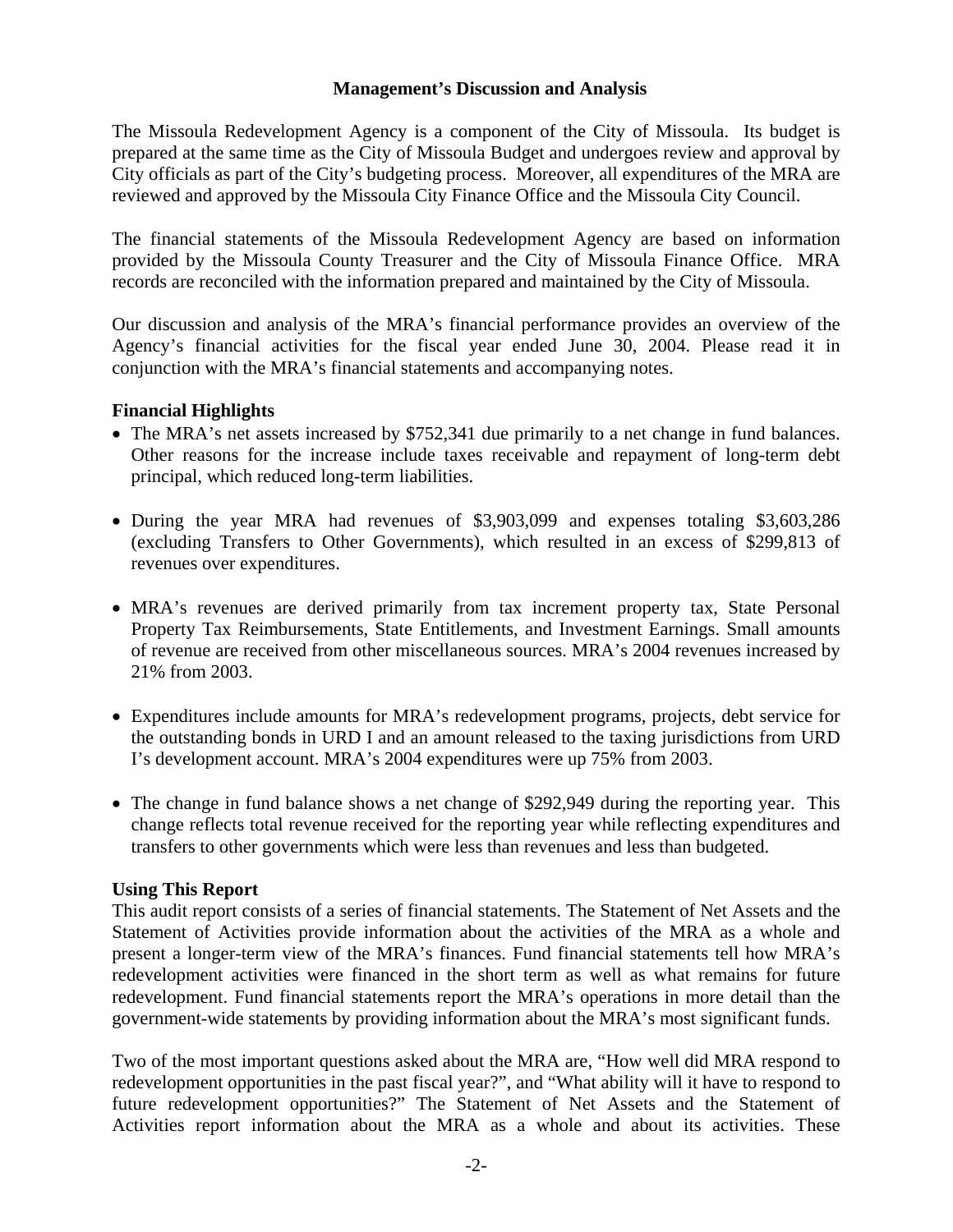statements include all assets and liabilities using the accrual basis of accounting, which is similar to the accounting used by most private-sector companies. All of the current year's revenues and expenses are taken into account regardless of when cash is received or paid.

The Statement of Net Assets and the Statement of Activities report the MRA's net assets and changes in them. You can think of the MRA's net assets-the difference between assets and liabilities-as one way to measure the MRA's financial health, or financial position. Over time, increases or decreases in the MRA's net assets are one indicator of whether MRA has been responding to redevelopment opportunities at a level equal to, above, or below its annual revenue. When reviewing MRA's overall financial position, however, other non-financial factors should also be considered, such as changes in the property tax assessment formula, which is determined by the State legislature, and the total mills levied by the taxing jurisdictions within the urban renewal districts.

The fund financial statements provide detailed information about the most significant funds, not the MRA as a whole. MRA has three urban renewal districts (URD), each with its own tax increment provision and development fund. MRA has four debt service funds that meet the requirements of the URD I tax increment bond covenants. The individual tax increment development funds provide money for MRA's redevelopment programs: Tax Increment Financing (TIF), Commercial Rehabilitation Loan Program (CRLP) and the Code Compliance Assistance Program (CCP). The TIF program is provided for by State law. The other two programs, CRLP and CCP, were redevelopment programs approved by the Missoula City Council.

The MRA's redevelopment and debt service activities are reported in governmental funds, which focus on how money flows into and out of those funds and the balances left at year-end that are available for spending. These funds are reported using modified accrual accounting method, which measures cash and all other financial assets that can readily be converted to cash. The governmental fund statements provide a detailed short-term view of the MRA's general operations and the basic services it provides. Governmental fund information helps you determine whether there are more or fewer financial resources that can be spent in the near future to finance the MRA's programs. We describe the relationship (or differences) between governmental activities (reported in the Statement of Net Assets and the Statement of Activities) and governmental funds in the reconciliations included in the financial statements.

### **Retirement Plans**

As a component unit of the City of Missoula, the MRA employees participate in the Montana Public Employees Retirement System (PERS). The City of Missoula through MRA, the MRA employees and the State of Montana all contribute to the retirement plan. The retirement plan is administered by the State of Montana.

### **Fixed Assets**

Other than office furniture and equipment used by the MRA staff, the MRA has no other physical assets itself. All other physical assets or improvements to public assets through purchases or construction undertaken by MRA are owned by the City of Missoula. Assets created or improved as a result of projects developed with private entities pursuant to urban renewal activities or programs of voluntary or compulsory repairs are assets of the private entities. As reported in the Statement of Net Assets, MRA's assets include cash and investments, taxes receivable, other receivables, amounts due from other governments and restricted cash. The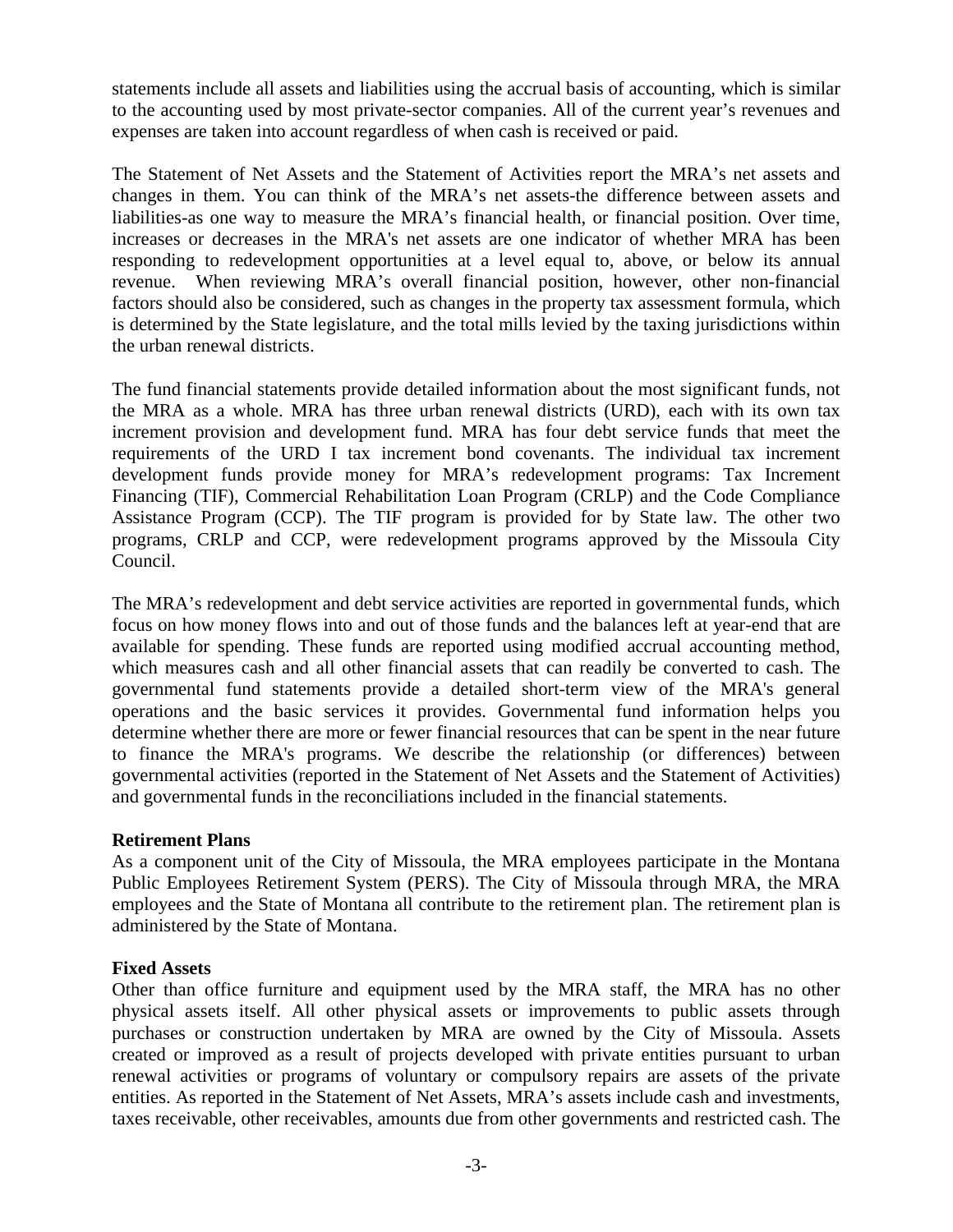City of Missoula maintains a database of all the MRA's furniture, equipment and computer related assets.

### **Current and Noncurrent Liabilities**

MRA has both current and noncurrent liabilities. Current liabilities include accounts payable for project related expenditures and the current portion (vacation hours) of MRA's compensated absences. Noncurrent liabilities include URD I's outstanding tax increment bond principle and the noncurrent portion (sick and compensatory hours) of MRA's compensated absences.

MRA will be completing its payment of tax increment bond indebtedness on June 30, 2005. The tax increment funds and reserves are adequately provided for and there should be no difficulty in meeting this obligation. No other indebtedness exists or is planned for in URD I, although discussions have begun with the Missoula Housing Authority and others about the possibility of issuing tax increment bonds to finance public infrastructure in URD II in relation to a project anticipated on the former Intermountain Lumber Company site. Analysis of those projects and their ability to allow MRA to service significant new debt will have to be undertaken as the project gains more definition.

The credit rating of MRA's potential tax increment bonds is unknown at this time. However, the one tax increment bond issued has been successfully refinanced twice. MRA and the City of Missoula have demonstrated fiscal responsibility in the issuance of debt, and other factors and externalities notwithstanding, there is no reason at present to believe the bond market would unfavorably rate future issues based on past performance.

### **Revenues**

MRA receives only general revenues and does not generate any program revenue. Of MRA's \$4,078,880 total revenue reported in the Statement of Activities, 64% was received from property taxes. The next largest revenue source for MRA is the State of Montana in the form of PERS contributions, personal property tax reimbursements and the State entitlement grant authorized under House Bill 124. Total revenue from this source is 30% of MRA's total revenue received. The remaining revenue received is from investment earnings and miscellaneous sources.

#### **Expenses**

Under the Statement of Activities, 99% of MRA's expenses are expressed under Housing and Community Development and 1% is related to Debt Service Interest payments. Specifically, MRA's expenses include project assistance under MRA programs, administrative costs including personnel, office supplies and equipment, rent, and debt service related costs.

#### **Special Items, Contributions, Transfers, Other**

MRA's URD I fund disbursed \$250,000 of tax increment funds to the seven taxing jurisdictions in the district. This disbursement is allowed by State Law and is approved annually by the Missoula City Council. Also, MRA financially contributes its proportionate share towards City of Missoula activities that affect the Agency, such as purchase of new computer servers and software. These administrative activities are reflected as "transfers to other governments" in the financial statements. MRA's other transfers include monies transferred from URD II and URD III to URD I. These transfers are done annually to reimburse URD I for the Agency's administrative expenses, which are paid solely from this fund.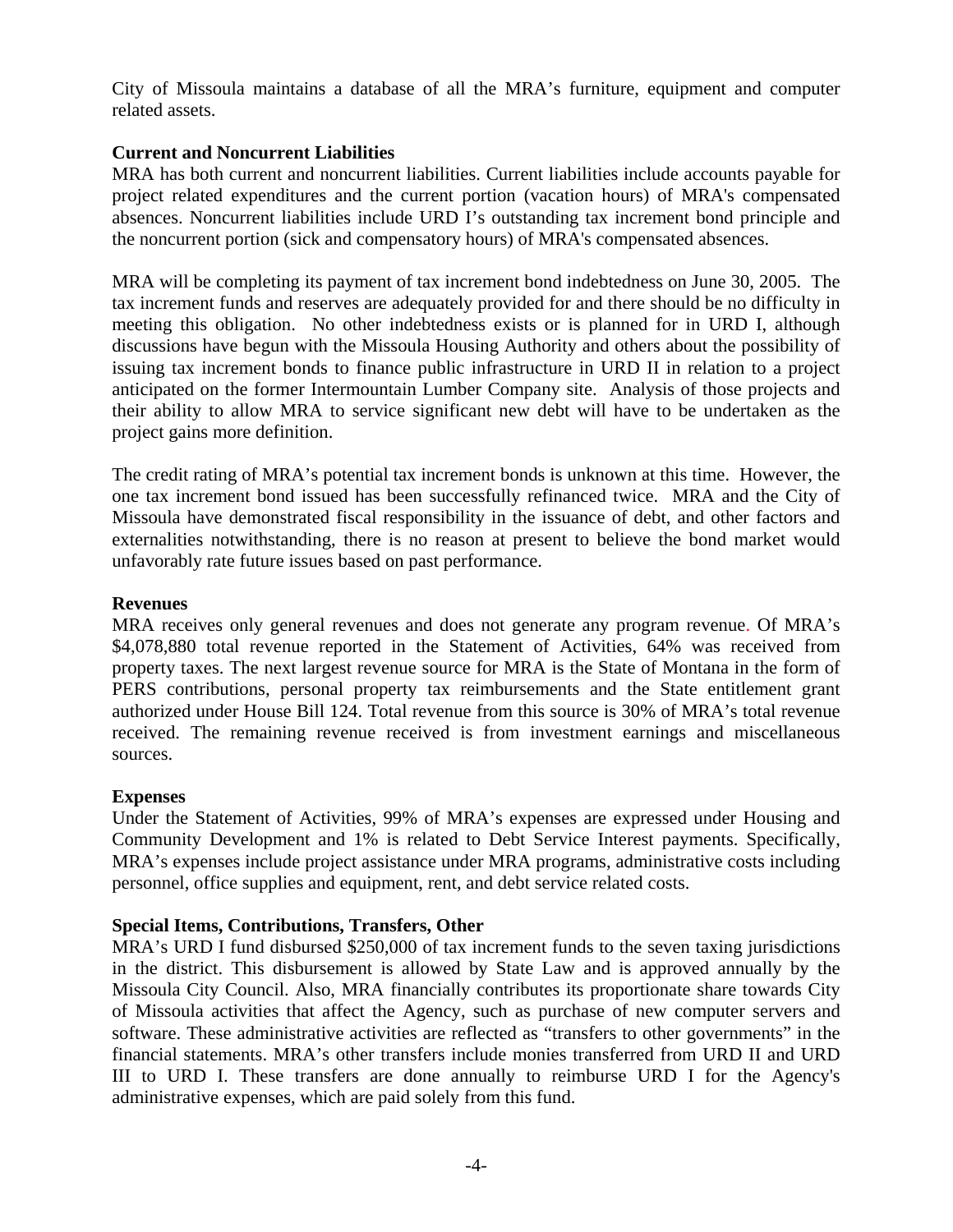|                                                   | URD I                         | URD II        |              |  |
|---------------------------------------------------|-------------------------------|---------------|--------------|--|
| Beginning Balance 7/1/03                          | \$<br>5,097,798               | 516,744<br>\$ | 48,277<br>S  |  |
| Ending Balance 6/30/04                            | 5,087,439<br>\$               | 828,888<br>\$ | 64,326<br>S  |  |
| \$ Change                                         | \$<br>(10, 359)               | 312,144<br>\$ | 16,049<br>\$ |  |
| % Change                                          | $(.2\%)$                      | 60%           | 33%          |  |
| Reserved fund balance<br>Beginning Balance 7/1/03 | Debt Service<br>361,171<br>\$ |               |              |  |
| Ending Balance 6/30/04                            | 336,288<br>\$                 |               |              |  |
| \$ Change                                         | \$<br>(24, 883)               |               |              |  |
| % Change                                          | $7\%)$                        |               |              |  |
|                                                   |                               |               |              |  |

#### **Balances and Transactions of Individual Governmental Funds**

There was only one redevelopment project undertaken in URD II during fiscal year 2004. The total paid out for this project was \$4,797. When combined with the administrative transfer of \$100,000 to URD I, total URD II expenditures were \$312,144 less than revenue received.

URD III is a new district and therefore does not receive a large amount of tax increment revenue. The only project that MRA undertook in this district was a redevelopment master planning exercise that cost \$110,000. When combined with the administrative transfer of \$20,000 to URD I, total URD III expenditures were \$16,049 less than revenue received.

### **Overall Financial Position**

*Unreserved fund balance* 

The MRA's overall financial position has improved in the sense that revenue assets have increased, allowing the MRA to undertake more projects in its redevelopment efforts. During fiscal year 2004, MRA maintained a healthy fund balance, which enabled the Agency's Board of Commissioners to respond favorably to requests for financial assistance for worthy projects.

Due to project completion schedules, it is not uncommon for projects which are budgeted in one year to be completed in another year. This often results in the condition where MRA revenues exceed expenditures. Over the years, it has resulted in a buildup of the URD I tax increment fund to several million dollars. The accumulation of money in the URD I tax increment fund has allowed MRA and the City of Missoula to undertake larger public capital projects than would have been otherwise undertaken out of the City's general fund or capital improvements fund. The MRA tax increment funds, as they are accrued, are *planned, pledged or committed* to projects.

#### **Planned Projects**

Planned projects are projects that are under consideration and in the pre-development stage. During this stage, estimated budgets are created as "place holders". As project planning proceeds, the MRA Board may pledge or commit to the projects, or abandon them if costs or circumstances warrant it. Similarly, the MRA funds a number of redevelopment programs adopted by the Missoula City Council. These programs are made available to assist private property owners with smaller projects that fit the program objectives and criteria. Since it is impossible to determine in advance how many property owners might apply for assistance under these programs, at any given time the program budgets may be under utilized Still, it is the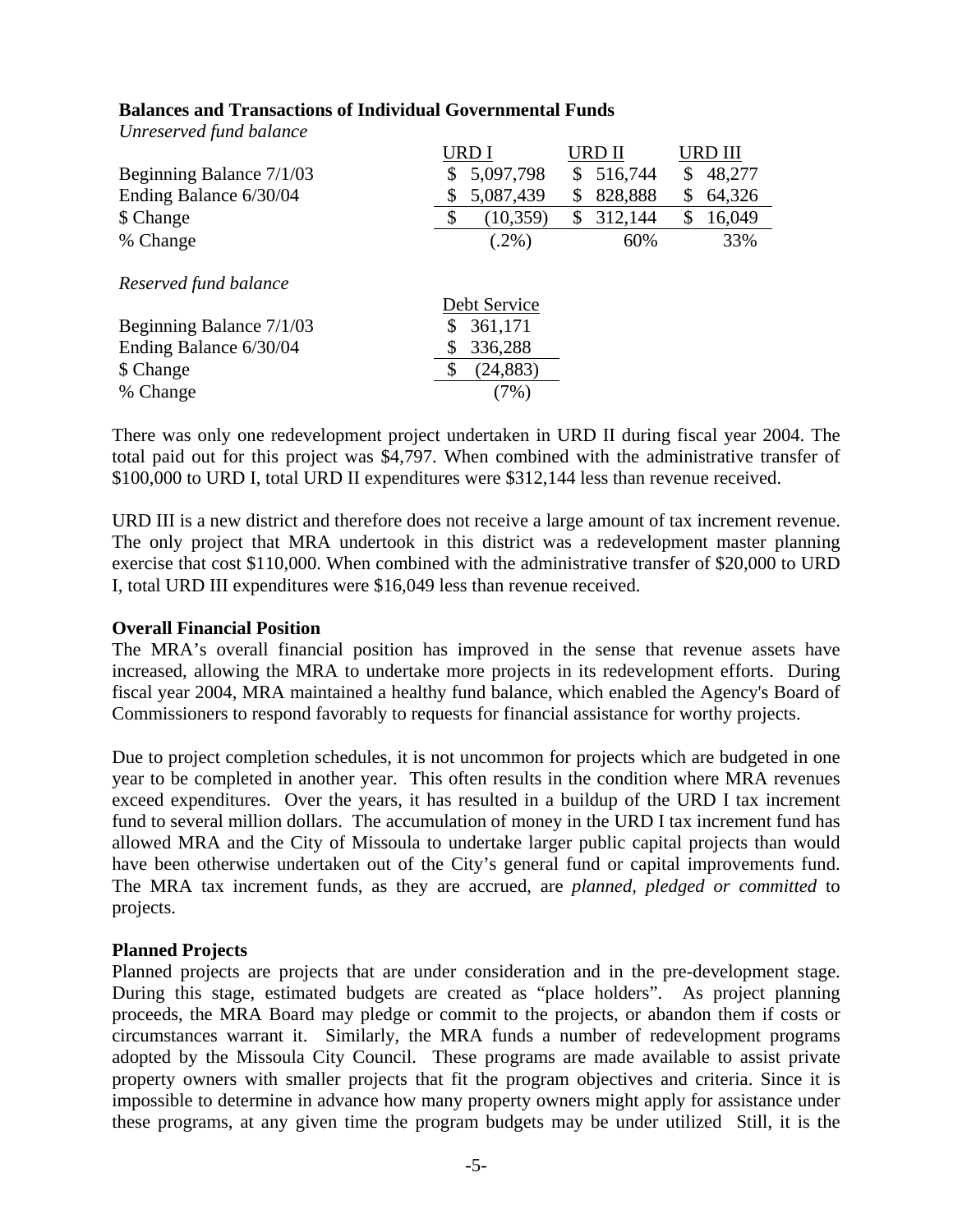MRA's practice to be responsive to private sector redevelopment initiatives—even small ones so these programs are adequately funded each year.

The Riverfront Triangle is MRA's most significant planned project and refers to the area bordered by Broadway Street on the north, Orange Street on the east and the Clark Fork River. The entire redevelopment area includes the former Fox Theater, Holiday gas station and Mustard Seed restaurant property, which were all acquired by the City. The site also includes property owned by St. Patrick Hospital and other businesses. Treating the site comprehensively has allowed the City to proceed with a plan of comprehensive redevelopment for the area. The Hospital and MRA co-sponsored a community planning charrette process and engaged a consultant to prepare an urban design plan for the 9.5 acre site. Marketing of the site should begin in spring 2005. MRA has pledged \$1.9 million towards activities related to the redevelopment of the Riverfront Triangle.

Two smaller public projects that include MRA assistance are in the planning phase; the Downtown Traffic and Streetscape project on N. Higgins Ave has an estimated budget of \$200,000 and the McCormick Park Skatepark project has an estimated budget of \$350,000.

### **Pledged Projects**

Often times the MRA Board will make a pledge to a public or private project that is not fully funded or completely planned. The purpose of the pledge is to create "seed money", "matching funds," or other fund-raising incentives for the project sponsors. Often times this period is also a time for project design development and approvals.

MRA's most significant pledged project during fiscal year 2004 was the McCormick Park Aquatics Center. The MRA Board pledged \$1.5 million towards this project contingent on the passing of the Aquatics bond in November 2003. The bond passed and the project is currently in the design phase. Transfer of MRA tax increment monies to a special aquatics fund is anticipated in fiscal year 2005. The next most significant pledged project is the Missoula Art Museum of Missoula. As of June 30, 2004, the MRA Board had pledged \$500,000 to this project contingent on the remaining funds being secured through private donations, grants and government loans.

### **Committed Projects**

If and when the project sponsors complete fund-raising to a level that allows the project to proceed, the *pledged* funds become *committed* through use of Development Agreements which specify required performance by the project sponsor in order to obtain tax increment funding. The funds become contractually committed in the Development Agreement and often the commitment will bridge one or more fiscal years.

The Civic Stadium project is under construction and is the recipient of MRA's largest amount of tax increment assistance. The MRA Board committed a total of \$2 million to this public-private partnership; with \$1 million earmarked for construction costs and \$1 million committed towards public infrastructure improvements, such as streets, parking lots, sidewalks and trails.

The next most significant project is the Missoula County Courthouse Remodel. A few years ago the MRA committed \$551,376 of tax increment to assist Missoula County with repairing and remodeling the historic Courthouse building. In June 2004, Missoula County reported significant cost savings for the work they had undertaken to date. As a result, the MRA Board approved Missoula County's request to use the savings to undertake façade and code compliance work on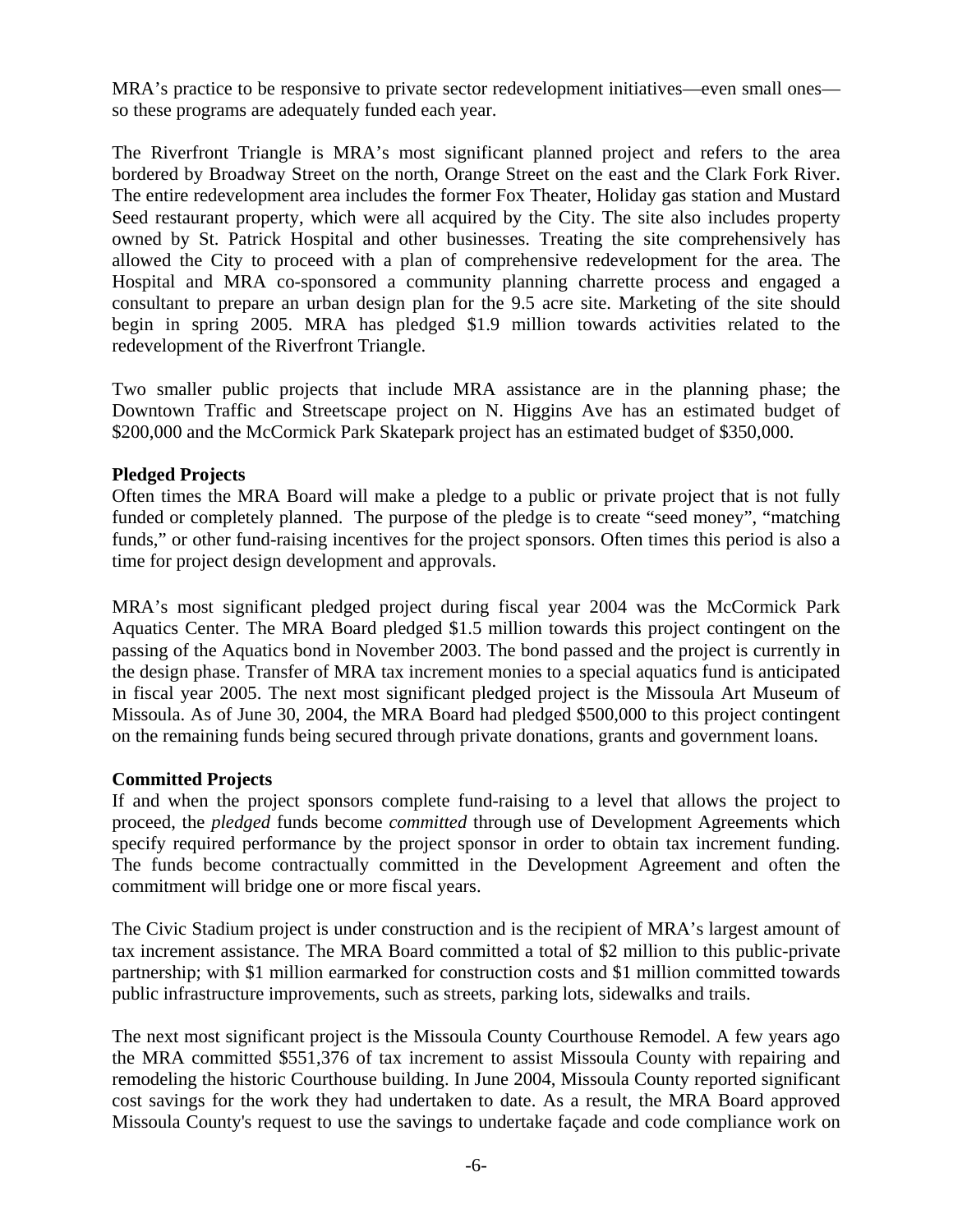the nearby Public Defender and Youth Court buildings, ADA access improvements between the Courthouse and Annex, and sidewalk repairs.

The Clark Fork Commons is another significant project that entails the construction of a 25-unit town home development on land acquired from private owners by the Missoula Housing Authority and subsequently purchased by North Missoula Community Development Corporation (NMCDC). The project is designed to allow low-to-moderate income residents to purchase homes through the use of various federal, local, and private subsidies. The total estimated cost of the project is \$3.2 million and the MRA committed \$144,631 in tax increment assistance.

#### **Taxing Policies**

Taxing policies adopted by the Montana State Legislature, in particular those that decrease the valuation of personal property or business equipment have had an effect on the growth of the tax increment funds. While these changes have not had a significant effect on the URD I fund (where early growth during robust periods of increasing taxable value yielded strong annual increments), less robust growth has been seen in the other two districts.

The effect of the Legislature's tax policy changes on MRA revenues and those of other local taxing jurisdictions has been offset to a large degree by payments intended to "make whole" on the losses experienced as a result of the changes (State Personal Property Reimbursements and State Entitlement funds). Looking forward, one negative aspect of this situation is that as the current law reads, State Entitlement funds currently received by MRA's URD I fund disappear upon sunset of this district. Unlike the tax increment revenue normally captured by the district, which will be diverted back to the other taxing jurisdictions upon sunset, the \$1,133,850 State Entitlement amount received annually by MRA will revert back to the State of Montana.

#### **Budget to Actual Variances**

MRA typically reports significant variations between budgeted amounts for projects and the actual amount expended. This is due to timing anomalies that are driven by project completion dates. Often times, MRA will budget funds for projects in one fiscal year but expend them in later years if, for some reason, the project is not completed when planned. A variety of factors from weather to the availability of supplies, material or equipment may cause a project schedule to slip. In Montana, where the construction season straddles two fiscal years, it is not uncommon for a project to begin in one fiscal year and be completed in a subsequent year.

### **Currently Known Facts**

In one year (June 30, 2005), the tax increment provision of the URD I Urban Renewal Plan will sunset. At that point in time, all remaining tax increment funds that are not committed to a project through a Development Agreement will revert back to the seven taxing jurisdictions in the district. State law provides: "Any amounts remaining in the special fund or any reserve fund after termination of the tax increment provision must be distributed among the various taxing bodies in proportion to their property tax revenue from the district."[7-15-4292 (2) MCA]. Planning for that eventuality has already begun and MRA has discussed the anticipated fund balance available on June 30, 2005 with the City and the other taxing jurisdictions.

In URD II, expenditures of tax increment funds to date have been largely for projects that have not resulted in increases to the URD II tax increment fund in a way that favorably compares with the experience in URD I. However, URD II has still been able to undertake tax generating redevelopment projects in the district. Due to the more residential nature of URD II, tax increment revenue will never match the more commercial area of URD I. MRA staff is currently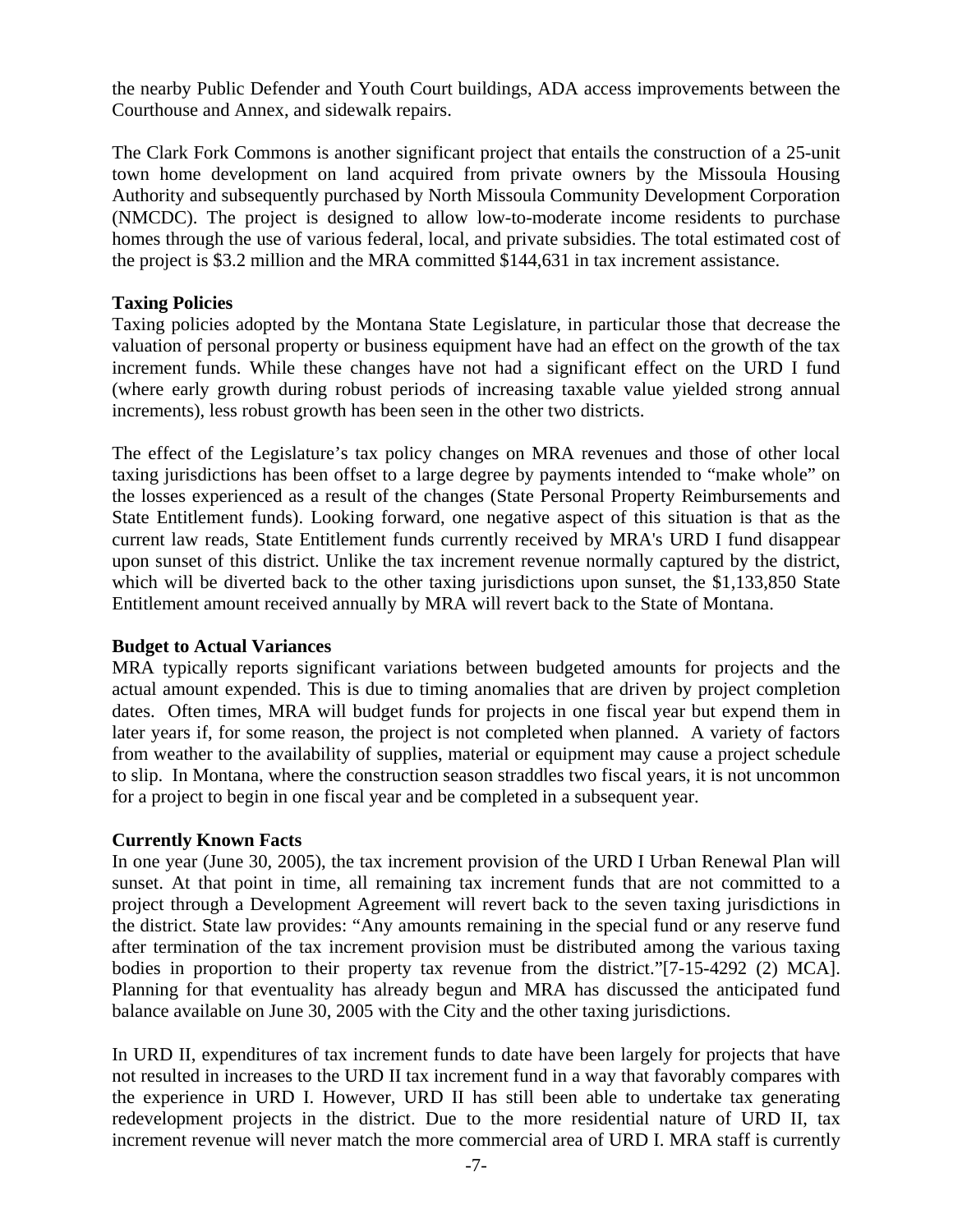investigating the possibility of extending this district through the issuance of tax increment bonds for one or more projects. These projects are in the planning phase and would require substantial tax increment assistance. Absent the issuance of tax increment bonds, this district is scheduled to sunset on June 30, 2006.

URD III tax increment accrued within the next year will be used to fund a Brooks/South/Russell Enhancement project that will compliment the larger State of Montana CMAQ project, which will reroute traffic in this congested area.

In anticipation of the sunset of the URD I tax increment provision, the MRA's largest funding source, the staff and Board are looking for ways to increase increment in the remaining Districts and reduce the operating costs of the Agency. There is currently an effort being made to joint venture with the City in the purchase and renovation of a downtown building that would provide a rent free home for the MRA for the next 20 years. The location would provide easy access to both City Hall and the remaining Districts. With the challenges presented by URD III, every effort will be made to maintain current staffing levels. The redevelopment of this very diverse area will require all of the staff resources that can be made available.

Over the past year, the MRA Board has been very discriminating when considering URD I projects that are appropriate for funding. They have emphasized the completion of the Riverfront Trails System, projects that set the stage for major redevelopment to occur after the tax increment funds are no longer available, large private projects with significant impact on the area, appropriations that assure the success of past investments, and infrastructure projects that will extend the vitality of the downtown. Each new project that has come to the MRA for funding is reviewed with increasing scrutiny with respect to its economic impact, lifespan, and contribution to the greater area; whereas, in past years, the Board was much more flexible when considering funding requests. It is the goal of the MRA to leave URD I with a legacy that the City and the downtown organizations can continue to build upon.

Missoula Redevelopment Agency

Ellen Buchanan **Director**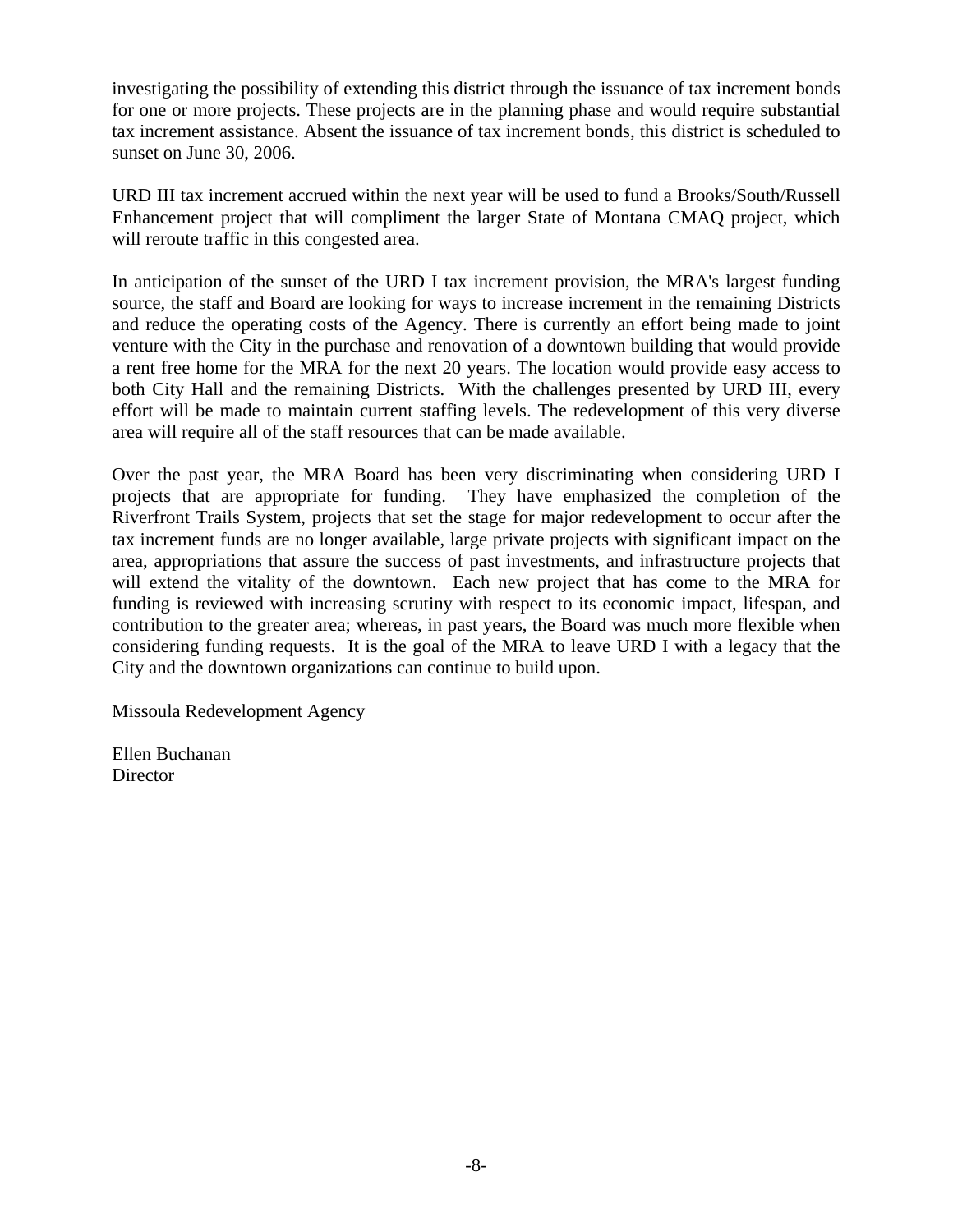# *Denning, Downey & Associates, P.C. CERTIFIED PUBLIC ACCOUNTANTS*

*1740 U.S. Hwy 93 South - Suite 101 Kalispell, MT 59901* 

### **INDEPENDENT AUDITOR'S REPORT**

Board of Commissioners Missoula Redevelopment Agency Missoula County Missoula, Montana

We have audited the accompanying financial statements of the governmental activities, each major fund and the aggregate remaining fund information of Missoula Redevelopment Agency, a component unit of the City of Missoula, Missoula County, Montana, as of and for the year ended June 30, 2004, which collectively comprise the Agency's basic financial statements as listed in the table of contents. These financial statements are the responsibility of Missoula Redevelopment Agency management. Our responsibility is to express opinions on these financial statements based on our audit.

We conducted our audit in accordance with auditing standards generally accepted in the United States of America and the standards applicable to financial audits contained in *Government Auditing Standards*, issued by the Comptroller General of the United States. Those standards require that we plan and perform the audit to obtain reasonable assurance about whether the financial statements are free of material misstatement. An audit includes examining, on a test basis, evidence supporting the amounts and disclosures in the financial statements. An audit also includes assessing the accounting principles used and significant estimates made by management, as well as evaluating the overall financial statement presentation. We believe that our audit provides a reasonable basis for our opinions.

In our opinion, the financial statements referred to above present fairly, in all material respects, the financial position of the governmental activities, each major fund and the aggregate remaining funds of the Missoula Redevelopment Agency, a component unit of the City of Missoula, Missoula County, Montana, as of June 30, 2004, and the respective changes in financial position, where applicable, thereof for the year then ended in conformity with accounting principles generally accepted in the United States of America.

In accordance with *Government Auditing Standards*, we have also issued our report dated December 9, 2004, on our consideration of the Missoula Redevelopment Agency's internal control over financial reporting and our tests of its compliance with certain provisions of laws, regulations, contracts, and grants. That report is an integral part of an audit performed in accordance with *Government Auditing Standards* and should be read in conjunction with this report in considering the results of our audit.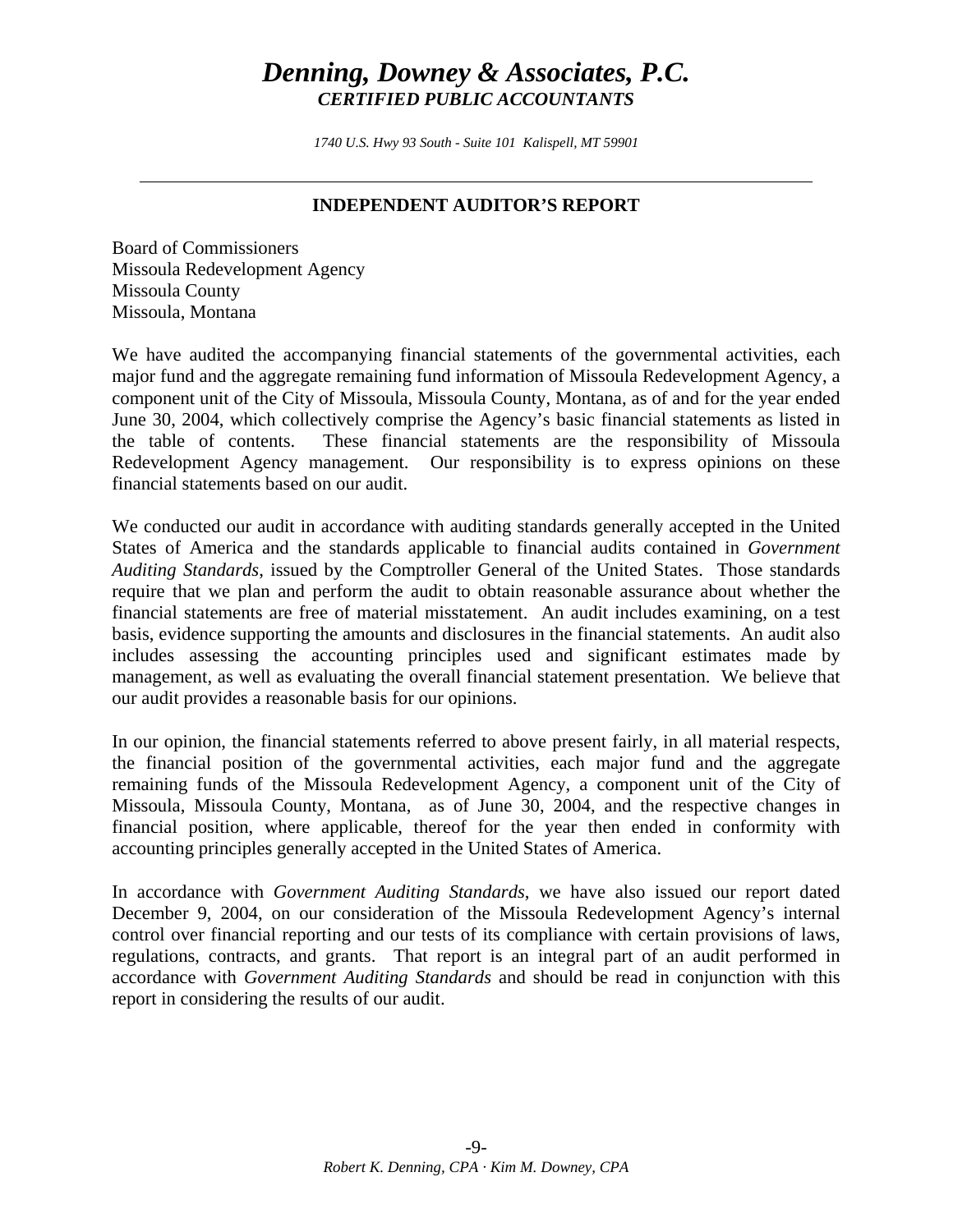#### MISSOULA REDEVELOPMENT AGENCY (A COMPONENT UNIT OF THE CITY OF MISSOULA) MISSOULA, MONTANA **NOTES TO THE FINANCIAL STATEMENTS** June 30, 2004

The management's discussion and analysis and budgetary comparison information on pages 2 through 8 and 26 through 27, are not a required part of the basic financial statements but are supplementary information required by accounting principles generally accepted in the United States of America. We have applied certain limited procedures, which consisted principally of inquiries of management regarding the methods of measurement and presentation of the required supplementary information. However, we did not audit the information and express no opinion on it.

Denning, Downey and Associates, CPA's, P.C.

December 9, 2004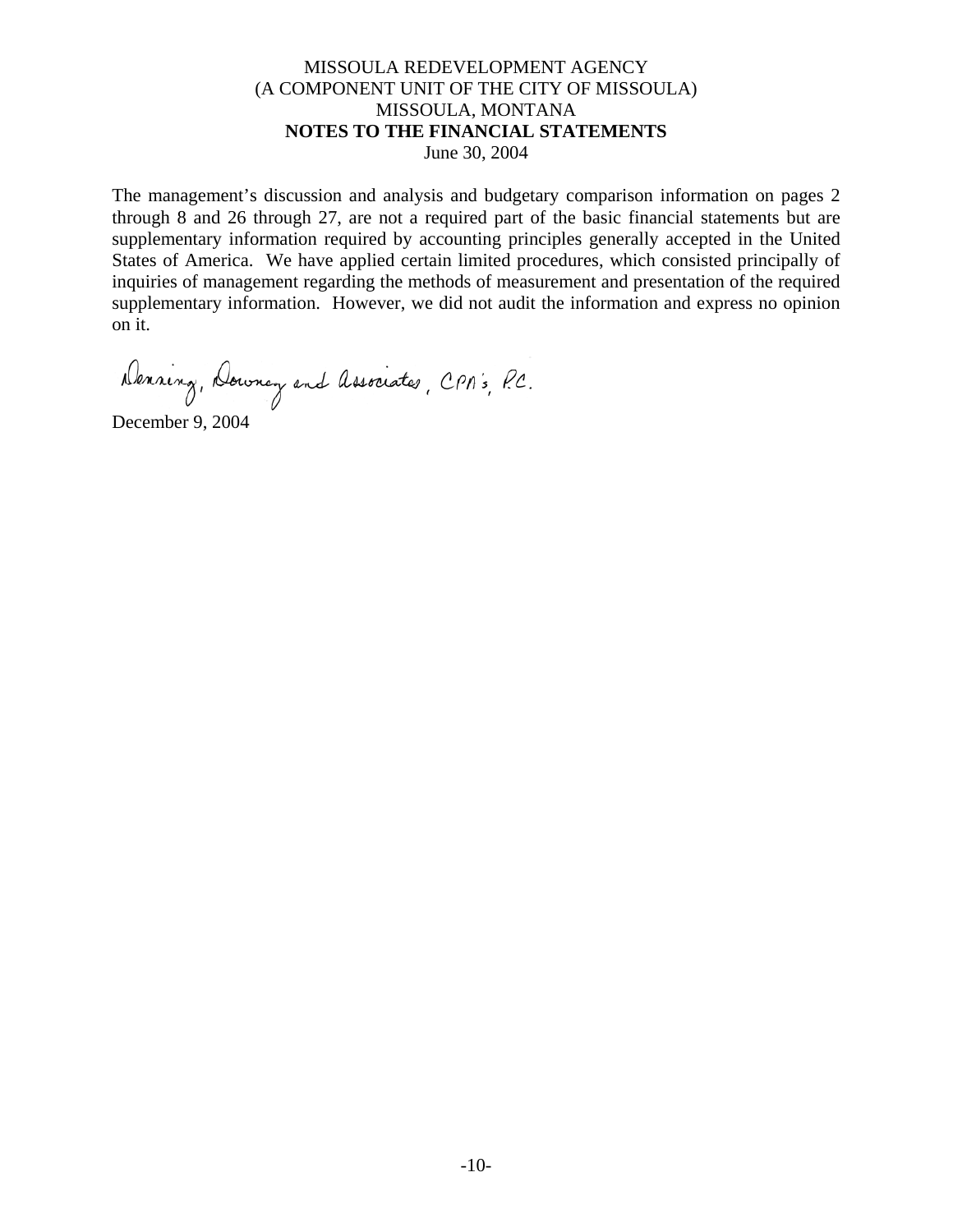## Missoula Redevelopment Agency A Component of the City of Missoula **Statement of Net Assets** June 30, 2004

|                                                     |               | <b>Primary Government</b> |
|-----------------------------------------------------|---------------|---------------------------|
|                                                     |               | Governmental              |
|                                                     |               | <b>Activities</b>         |
| <b>ASSETS</b>                                       |               |                           |
| <b>Current Assets</b>                               |               |                           |
| Cash and investments                                | $\mathcal{S}$ | 6,523,232                 |
| Taxes/Assessments receivable, net                   |               | 552,359                   |
| Other receivables                                   |               | 142                       |
| Due from other governments                          |               | 109,301                   |
| <b>Total Current Assets</b>                         | \$            | 7,185,034                 |
| <b>Noncurrent Assets</b>                            |               |                           |
| Cash and investments                                | \$            | 54,000                    |
| <b>Total Noncurrent Assets</b>                      | \$            | 54,000                    |
| <b>Total Assets</b>                                 | \$            | 7,239,034                 |
| <b>LIABILITIES</b>                                  |               |                           |
| <b>Current Liabilities</b>                          |               |                           |
| Accounts payable                                    | \$            | 590,940                   |
| <b>Compensated Absences</b>                         |               | 20,167                    |
| Tax Increment Bond Liabilites - Due within one year |               | 275,000                   |
| <b>Total Current Liabilities</b>                    | \$            | 886,107                   |
| <b>Noncurrent Liabilities</b>                       |               |                           |
| Long-Term portion of Compensated Absences           | \$            | 14,598                    |
| <b>Total Noncurrent Liabilities</b>                 | \$            | 14,598                    |
| <b>Total Liabilities</b>                            | \$            | 900,705                   |
| <b>NET ASSETS</b>                                   |               |                           |
| Restricted for debt service                         | \$            | 309,786                   |
| Unrestricted                                        |               | 6,028,543                 |
| <b>Total Net Assets</b>                             | \$            | 6,338,329                 |
|                                                     |               |                           |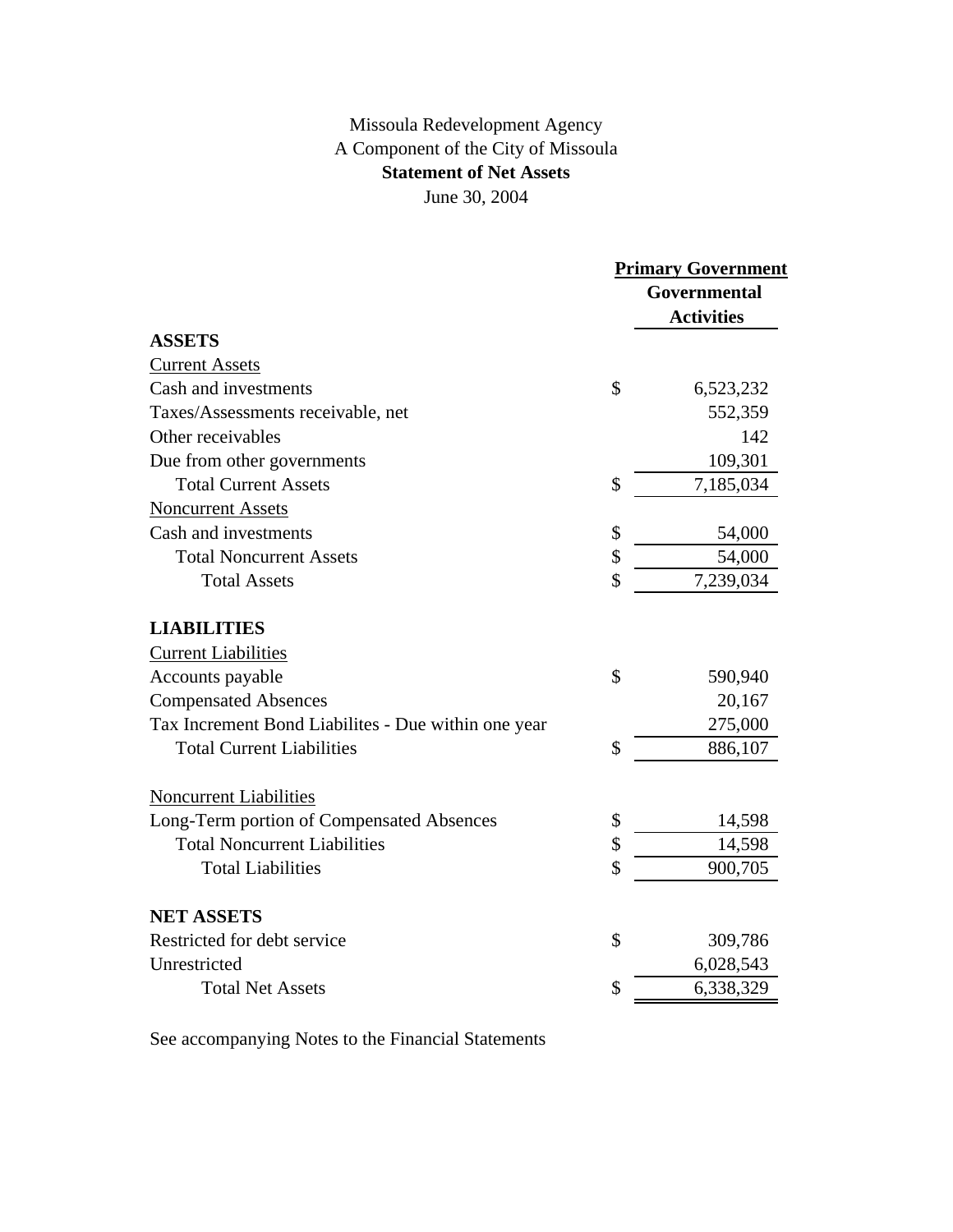#### Missoula Redevelopment Agency A Component Unit of the City of Missoula **Statement of Activities** For the Fiscal Year Ended June 30, 2004

| <b>Functions/Programs</b><br><b>Primary Government:</b>                                  |    |                        |                                       |               | <b>Program Revenues</b>                                       |        |                                                      |        | Net (Expenses) Revenues and<br><b>Changes in Net Assets</b><br><b>Primary Government</b> |                          |
|------------------------------------------------------------------------------------------|----|------------------------|---------------------------------------|---------------|---------------------------------------------------------------|--------|------------------------------------------------------|--------|------------------------------------------------------------------------------------------|--------------------------|
|                                                                                          |    | <b>Expenses</b>        | <b>Charges for</b><br><b>Services</b> |               | <b>Operating</b><br><b>Grants</b> and<br><b>Contributions</b> |        | Capital<br><b>Grants</b> and<br><b>Contributions</b> |        | Governmental<br><b>Activities</b>                                                        | <b>Total</b>             |
| Governmental activities:<br>Housing and Community Development<br><b>Interest Expense</b> | \$ | 3,298,009 \$<br>28,530 | $-$ \$                                |               |                                                               |        |                                                      | $-$ \$ | $(3,298,009)$ \$<br>(28, 530)                                                            | (3,298,009)<br>(28, 530) |
| <b>Total Governmental Activities</b>                                                     |    | 3,326,539 \$           | $-$ \$                                |               |                                                               | $-$ \$ |                                                      | $-$ \$ | $(3,326,539)$ \$                                                                         | (3,326,539)              |
| <b>Total Primary Government</b>                                                          |    | 3,326,539 \$           |                                       | $\mathcal{S}$ |                                                               | - \$   |                                                      | $-$ \$ | $(3,326,539)$ \$                                                                         | (3,326,539)              |
|                                                                                          |    |                        | <b>General Revenues</b>               |               |                                                               |        |                                                      |        |                                                                                          |                          |
|                                                                                          |    |                        | Property taxes for general purposes   |               |                                                               |        |                                                      | \$     | 2,615,661 \$                                                                             | 2,615,661                |
|                                                                                          |    |                        | Reimburse for personal property       |               |                                                               |        |                                                      |        | 89,747                                                                                   | 89,747                   |
|                                                                                          |    |                        | <b>State Contribution - PERS</b>      |               |                                                               |        |                                                      |        | 247                                                                                      | 247                      |
|                                                                                          |    |                        | HB 124 Revenue                        |               |                                                               |        |                                                      |        | 1,133,850                                                                                | 1,133,850                |
|                                                                                          |    |                        | Investment earnings                   |               |                                                               |        |                                                      |        | 150,904                                                                                  | 150,904                  |
|                                                                                          |    |                        | Miscellaneous                         |               |                                                               |        |                                                      |        | 88,471                                                                                   | 88,471                   |
|                                                                                          |    |                        | Total general revenues                |               |                                                               |        |                                                      |        | 4,078,880 \$                                                                             | 4,078,880                |
|                                                                                          |    |                        | Change in Net Assets                  |               |                                                               |        |                                                      |        | 752,341 \$                                                                               | 752,341                  |
|                                                                                          |    |                        | Net Assets - Beginning                |               |                                                               |        |                                                      |        | 5,585,988 \$                                                                             | 5,585,988                |
|                                                                                          |    |                        | Net Assets - Ending                   |               |                                                               |        |                                                      |        | 6,338,329 \$                                                                             | 6,338,329                |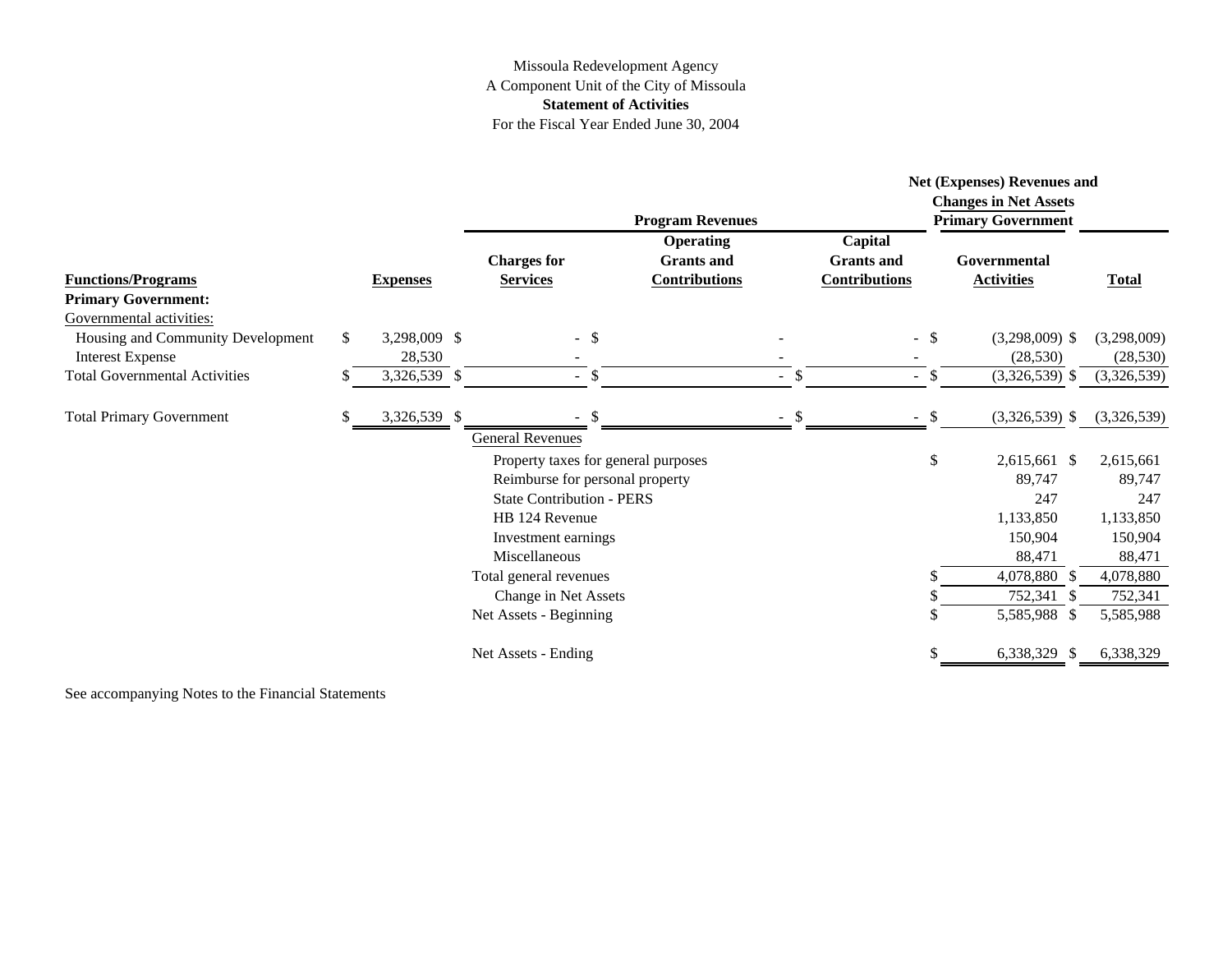#### Missoula Redevelopment Agency A Component Unit of the City of Missoula **Balance Sheet**

**Governmental Funds**

June 30, 2004

|                                           |               | <b>Urban Renewal District #1</b> |     | <b>Urban Renewal District #2</b> |     | <b>Major Debt Service</b> |             | Other<br>Governmental<br><b>Funds</b> |              | <b>Total</b><br>Governmental<br><b>Funds</b> |
|-------------------------------------------|---------------|----------------------------------|-----|----------------------------------|-----|---------------------------|-------------|---------------------------------------|--------------|----------------------------------------------|
| <b>ASSETS</b>                             |               |                                  |     |                                  |     |                           |             |                                       |              |                                              |
| <b>Current Assets</b>                     |               |                                  |     |                                  |     |                           |             |                                       |              |                                              |
| Cash and investments                      | <sup>\$</sup> | 5,376,286                        | -\$ | 810,765 \$                       |     | 308,786 \$                |             | 53,895 \$                             |              | 6,549,732                                    |
| Taxes/Assessments receivable, net         |               | 512,452                          |     | 29,001                           |     |                           |             | 10,906                                |              | 552,359                                      |
| Other receivables                         |               | 142                              |     |                                  |     |                           |             |                                       |              | 142                                          |
| Due from other governments                |               | 80,747                           |     | 18,123                           |     |                           |             | 10,431                                |              | 109,301                                      |
| <b>Total Current Assets</b>               | £.            | 5,969,627                        | -S  | 857,889                          | -S  | 308,786                   | -\$         | 75,232                                | <sup>S</sup> | 7,211,534                                    |
| <b>Noncurrent Assets</b>                  |               |                                  |     |                                  |     |                           |             |                                       |              |                                              |
| <b>Restricted Cash and Investments</b>    |               |                                  |     |                                  |     | 27,500                    |             |                                       |              | 27,500                                       |
| <b>Total Noncurrent Assets</b>            |               |                                  |     |                                  |     | 27,500                    |             |                                       |              | 27,500                                       |
| <b>Total Assets</b>                       |               | 5,969,627                        |     | 857,889                          |     | 336,286                   |             | 75,232                                |              | 7,239,034                                    |
| <b>LIABILITIES</b>                        |               |                                  |     |                                  |     |                           |             |                                       |              |                                              |
| <b>Current Liabilities</b>                |               |                                  |     |                                  |     |                           |             |                                       |              |                                              |
| Accounts payable                          | \$            | 590,940                          | -\$ | ÷.                               | \$  | $\sim$                    | -\$         |                                       | $-$ \$       | 590,940                                      |
| Deferred revenue                          |               | 291,248                          |     | 29,001                           |     |                           |             | 10,906                                |              | 331,155                                      |
| <b>Total Liabilities</b>                  |               | 882,188                          | -\$ | 29,001                           | -\$ |                           |             | $10,906$ \$                           |              | 922,095                                      |
| <b>FUND BALANCES</b>                      |               |                                  |     |                                  |     |                           |             |                                       |              |                                              |
| Reserved for debt service                 | <sup>\$</sup> |                                  | \$  | $\overline{\phantom{a}}$         | -S  | 336,286                   | $\mathbf S$ | $\sim$                                | - \$         | 336,286                                      |
| <b>Unreserved Retained Earnings</b>       |               | 5,087,439                        |     | 828,888                          |     |                           |             | 64,326                                |              | 5,980,653                                    |
| <b>Total Fund Balance</b>                 |               | 5,087,439                        |     | 828,888                          |     | 336,286                   |             | 64,326                                |              | 6,316,939                                    |
| <b>Total Liabilities and Fund Balance</b> |               | 5,969,627                        | S.  | 857,889                          | -S  | 336,286                   | -S          | 75,232                                | -S           | 7,239,034                                    |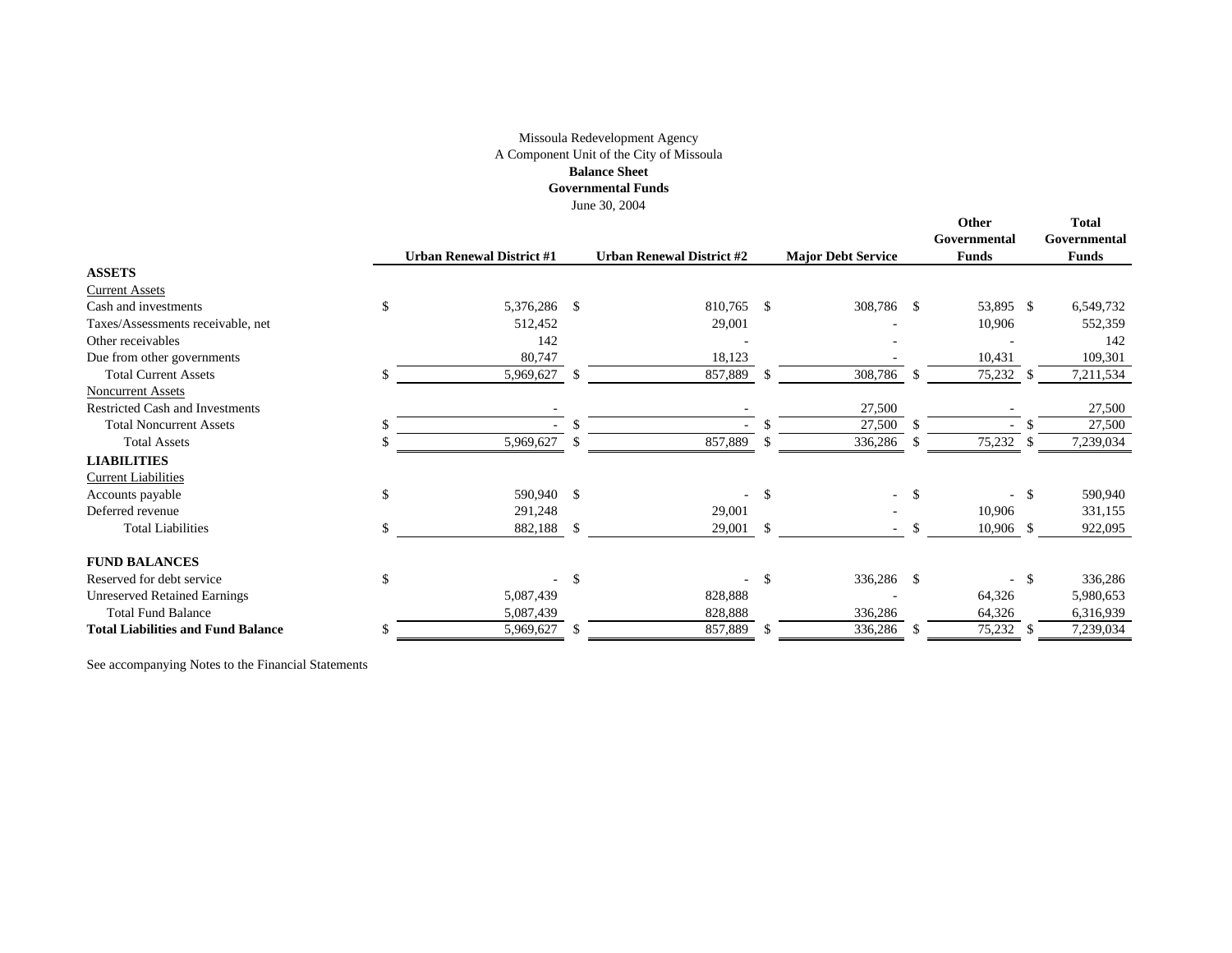# Missoula Redevelopment Agency A Component Unit of the City of Missoula **Reconciliation of the Governmental Funds Balance Sheet to the Statement of Net Assets**

June 30, 2004

| <b>Total fund balances - governmental funds</b>                                                                                                                                          | \$<br>6,316,939 |
|------------------------------------------------------------------------------------------------------------------------------------------------------------------------------------------|-----------------|
| Capital assets used in governmental activities are.<br>not financial resources and therefore are not<br>reported as assets in governmental funds                                         |                 |
| Property taxes receivable will be collected this year,<br>but are not available soon enough to pay for the current<br>period's expenditures, and therefore are deferred<br>in the funds. | 331,155         |
| Long-term liabilities, both current and non current portions<br>are not due payable in the current period and therefore<br>are not reported as liabilities in the funds                  | (309,765)       |
| Total net assets - governmental activities                                                                                                                                               | 6,338,329       |
|                                                                                                                                                                                          |                 |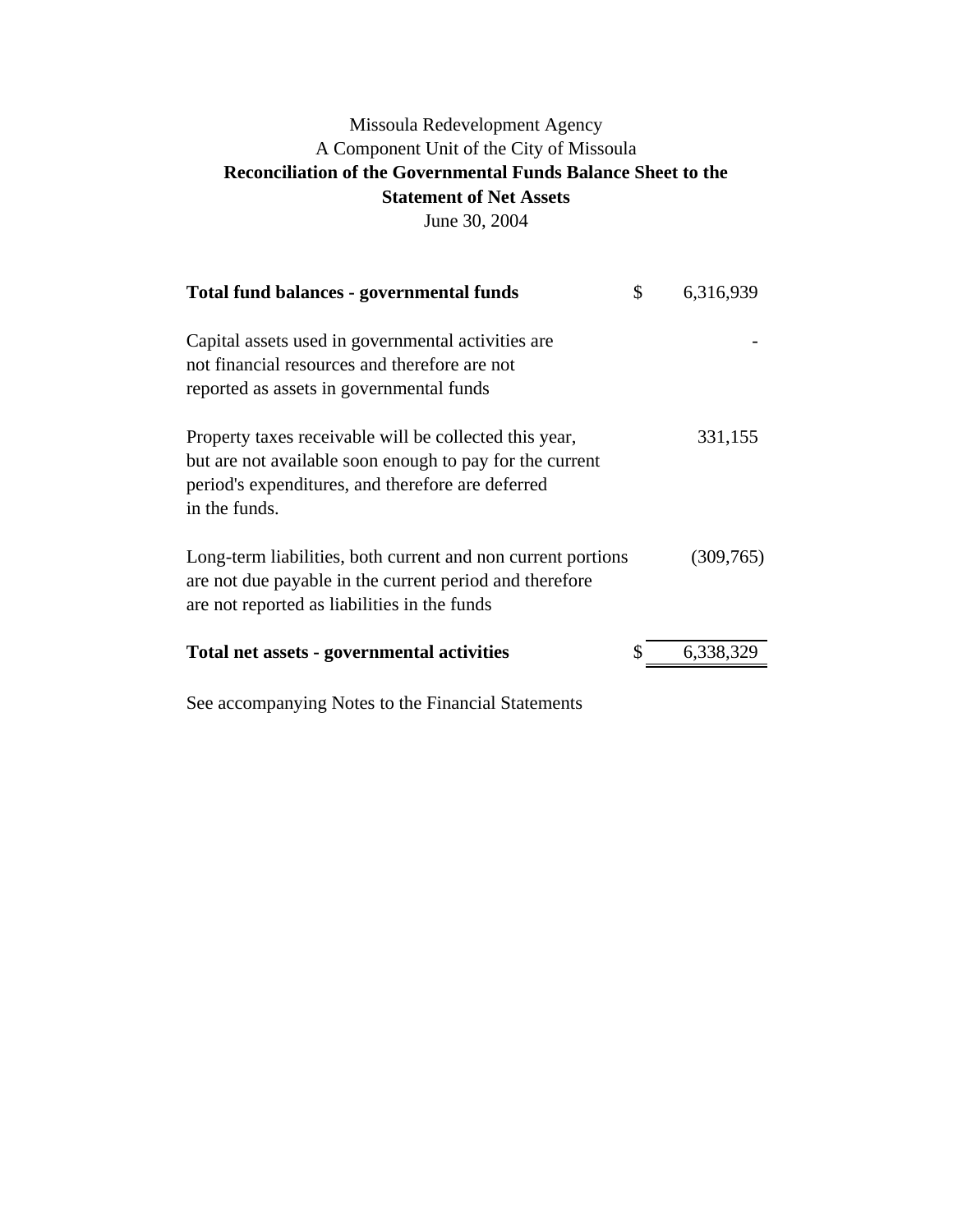#### Missoula Redevelopment Agency A Component Unit of the city of Missoula

#### **Statement of Revenues, Expenditures, and Changes in Fund Balances**

#### **Governmental Funds**

For the Fiscal Year Ended June 30, 2004

|                                                   | <b>Urban Renewal District #1</b> |      | <b>Urban Renewal District #2</b> |               | <b>Major Debt Service</b> |               | Other<br>Governmental<br><b>Funds</b> |      | <b>Total</b><br>Governmental<br><b>Funds</b> |
|---------------------------------------------------|----------------------------------|------|----------------------------------|---------------|---------------------------|---------------|---------------------------------------|------|----------------------------------------------|
| <b>REVENUES</b>                                   |                                  |      |                                  |               |                           |               |                                       |      |                                              |
| Tax Increment Property Tax                        | \$<br>1,632,842 \$               |      | 364,890 \$                       |               | 296,463 \$                |               | 145,688 \$                            |      | 2,439,883                                    |
| <b>State Contribution PERS</b>                    | 247                              |      |                                  |               |                           |               |                                       |      | 247                                          |
| State Personal Property Tax Reimbursement         | 86,482                           |      | 3,265                            |               |                           |               |                                       |      | 89,747                                       |
| <b>State Entitlement</b>                          | 1,100,507                        |      | 33,343                           |               |                           |               |                                       |      | 1,133,850                                    |
| <b>Investment Earnings</b>                        | 125,359                          |      | 15,443                           |               | 9,738                     |               | 361                                   |      | 150,901                                      |
| Miscellaneous                                     | 88,471                           |      |                                  |               |                           |               |                                       |      | 88,471                                       |
| Total revenues                                    | 3,033,908 \$                     |      | 416,941 \$                       |               | 306,201 \$                |               | 146,049 \$                            |      | 3,903,099                                    |
| <b>EXPENDITURES</b>                               |                                  |      |                                  |               |                           |               |                                       |      |                                              |
| Current:                                          |                                  |      |                                  |               |                           |               |                                       |      |                                              |
| Housing and Community Development                 | \$<br>2,436,539 \$               |      | 4,797                            | $\mathcal{S}$ |                           | -\$           | 110,000 \$                            |      | 2,551,336                                    |
| Capital Outlay                                    | 758,420                          |      |                                  |               |                           |               |                                       |      | 758,420                                      |
| Debt Service Expense - Interest                   |                                  |      |                                  |               | 28,530                    |               |                                       |      | 28,530                                       |
| Debt Service Expense - Principal                  |                                  |      |                                  |               | 265,000                   |               |                                       |      | 265,000                                      |
| Total expenditures                                | $3,194,959$ \$                   |      | 4,797                            | - \$          | 293,530 \$                |               | 110,000                               | -\$  | 3,603,286                                    |
| Excess (deficiency) of revenues over expenditures | $(161, 051)$ \$                  |      | $412,144$ \$                     |               | $12,671$ \$               |               | 36,049 \$                             |      | 299,813                                      |
| OTHER FINANCING SOURCES (USES)                    |                                  |      |                                  |               |                           |               |                                       |      |                                              |
| Transfers In                                      | \$<br>157,556 \$                 |      |                                  | -\$           | $\blacksquare$            | $\mathbf{\$}$ | $-$ \$                                |      | 157,556                                      |
| Transfers (Out)                                   |                                  |      | (100,000)                        |               | (37, 556)                 |               | (20,000)                              |      | (157, 556)                                   |
| <b>Transfers to Other Governments</b>             | (6,864)                          |      |                                  |               |                           |               |                                       |      | (6,864)                                      |
| Total other financing sources (uses)              | 150,692 \$                       |      | $(100,000)$ \$                   |               | $(37,556)$ \$             |               | $(20,000)$ \$                         |      | (6,864)                                      |
| Net Change in Fund Balance                        | $(10,359)$ \$                    |      | 312,144 \$                       |               | $(24,885)$ \$             |               | 16,049                                | -S   | 292,949                                      |
| Fund Balance - Beginning                          | 5,097,798 \$                     |      | 516,744 \$                       |               | 361,171 \$                |               | 48,277                                | -\$  | 6,023,990                                    |
| Fund Balance - Ending                             | 5,087,439                        | - \$ | 828,888                          | - \$          | 336,286                   | -\$           | 64,326                                | - \$ | 6,316,939                                    |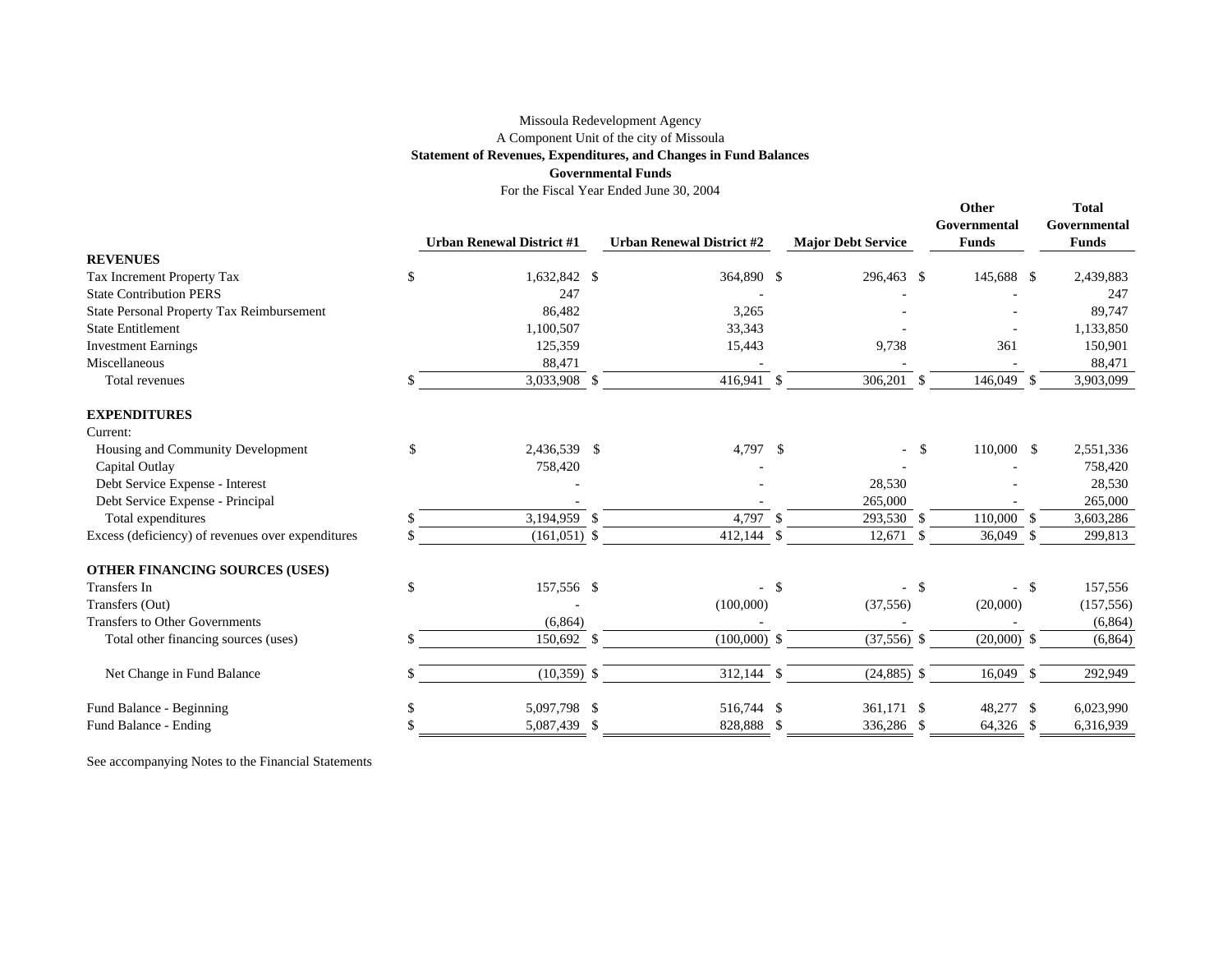### Missoula Redevelopment Agency A Component Unit of the City of Missoula **Reconciliation of the Statement of Revenues, Expenditures, and Changes in Fund Balances of Governmental Funds to the Statement of Activities** For the Fiscal Year Ended June 30, 2004

| Amounts reported for <i>governmental activities</i> in the statement of<br>activities are different because:                                                                                                                                                                                                                                                      |               |
|-------------------------------------------------------------------------------------------------------------------------------------------------------------------------------------------------------------------------------------------------------------------------------------------------------------------------------------------------------------------|---------------|
| Net change in fund balances - total governmental funds                                                                                                                                                                                                                                                                                                            | \$<br>292,949 |
| Governmental funds report capital outlays as expenditures.<br>However, in the statement of activities, the cost of those assets<br>is allocated over their estimated useful lives as depreciation<br>expense. This is the amount by which capital outlays exceeded<br>change in net assets differs from the change in fund balance by<br>cost of the assets sold. |               |
| Revenues in the statement of activities that do not provide<br>current financial resources are not reported as revenues in the<br>funds.                                                                                                                                                                                                                          | 175,781       |
| Some expenses reported in the statement of activies do not<br>require the use of current financial resources and therefore are<br>not reported as expenditures in governmental funds.                                                                                                                                                                             |               |
| The change in compensated absence payable is reported on the<br>statement of activities as an expense                                                                                                                                                                                                                                                             | 18,611        |
| Long-term debt proceeds provide current financial resources to<br>governmental funds, but issuing debt increases long-term<br>liabilities in the statement of net assets.                                                                                                                                                                                         |               |
| Repayment of long-term debt principal is an expenditure in the<br>governmental funds, but the repayment reduces long-term liabilities<br>in the statement of net assets.                                                                                                                                                                                          | 265,000       |
| Internal service funds are used by management to charge the<br>costs of certain activities to individual funds. The net revenue<br>(expense) of the internal service funds is reported with the<br>governmental activities.                                                                                                                                       |               |
| Change in net assets - statement of activities                                                                                                                                                                                                                                                                                                                    | \$<br>752,341 |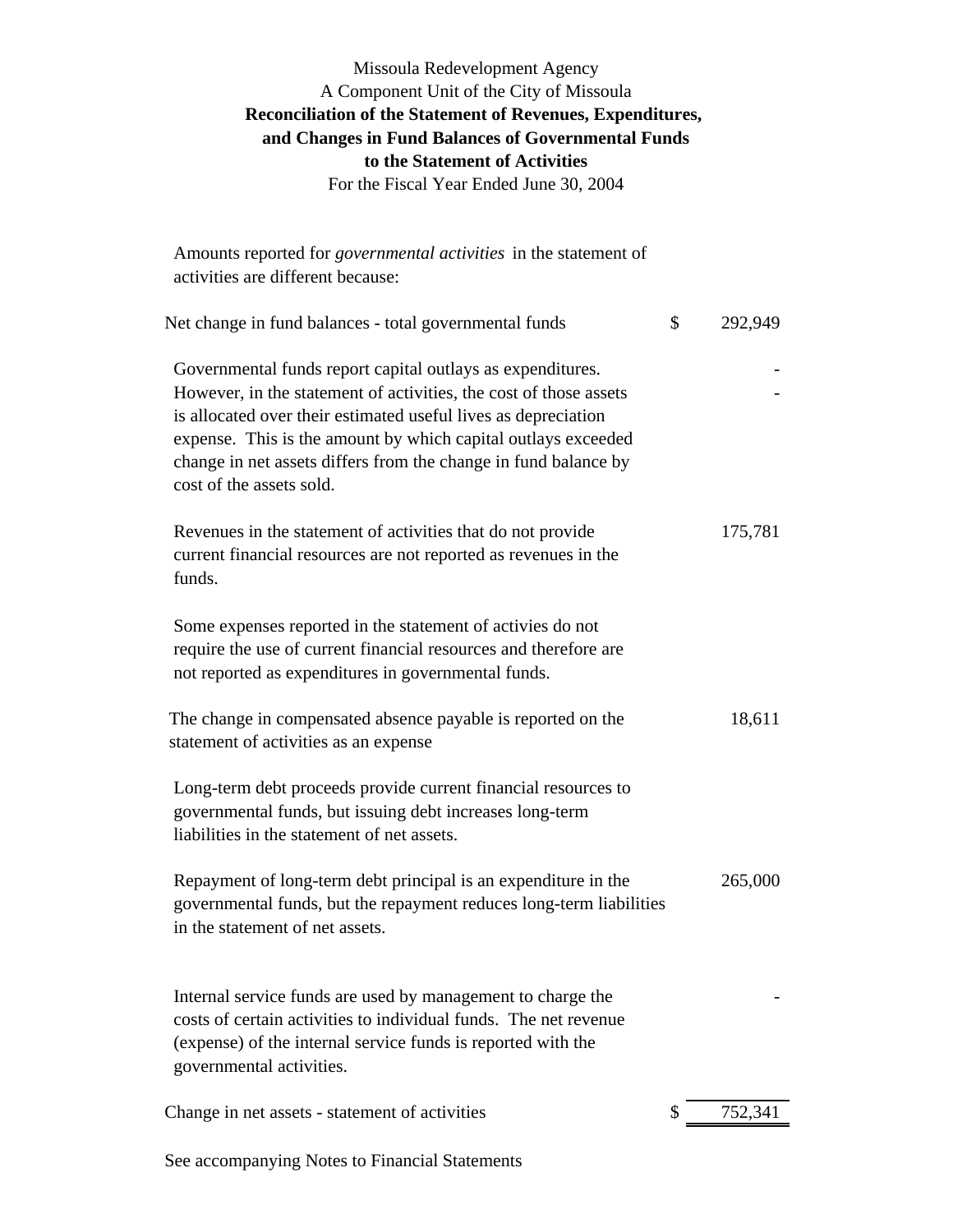#### MISSOULA REDEVELOPMENT AGENCY (A COMPONENT UNIT OF THE CITY OF MISSOULA) MISSOULA, MONTANA **NOTES TO THE FINANCIAL STATEMENTS** June 30, 2004

#### **I. SUMMARY OF SIGNIFICANT ACCOUNTING POLICIES**

The Missoula Redevelopment Agency complies with generally accepted accounting principles (GAAP). GAAP includes all relevant Governmental Accounting Standards Board (GASB) pronouncements.

### **A. Reporting Entity**

Missoula Redevelopment Agency (MRA), was established in 1978 by the City of Missoula (the City) as a separate legal entity in accordance with state urban renewal laws (Section 7- 15-4201 MCA). MRA has the authority to renovate property within blighted areas legally designated as urban renewal districts, but the authority to exercise the power of eminent domain, acquire and resell property and to issue tax increment bonds remain with the City. The City has established three urban renewal districts: URD I in 1978, URD II in 1991, and URD III in 2000. The five member governing board is appointed by the Mayor and approved by City Council. Due to the control exercised by the City, MRA is considered a component unit of the City.

Urban Renewal District I is located entirely within the Missoula School District No. 1. Urban Renewal District II is located partially in Missoula School District No. 1 and partially in Hellgate School District No. 4. Urban Renewal District III is located entirely within the Missoula School District No. 1

MRA has no authority to levy taxes. However, under the City's Urban Renewal Plans, incremental property taxes which result from increases in the taxable value of property within an urban renewal district are designated for urban renewal purposes and provide the primary funding source for MRA.

State law provides that the tax increment provisions applicable to a renewal district established prior to 1980 be terminated seventeen years after enactment or when all tax increment bonds have been retired. Because the tax increment provision for URD I were enacted on December 18, 1978, MRA was scheduled to terminate on December 18, 1995. However, the City issued tax increment bonds on December 15, 1989, as permitted by state law. The issuance of these bonds extends the tax increment provisions for the term of the bonds, whose final maturity date is July 1, 2005. URD II is scheduled to terminate in 2006, as required by State law, which amended the term of urban renewal districts to fifteen years after enactment. URD III is scheduled to terminate in December 2015.

In determining the financial reporting entity, the District complies with the provisions of GASB statement No, 14, *The Financial Reporting Entity* and includes all component units of which the District appointed a voting majority of the units' board; the District is either able to impose it's will on the unit or a financial benefit or burden relationship exists.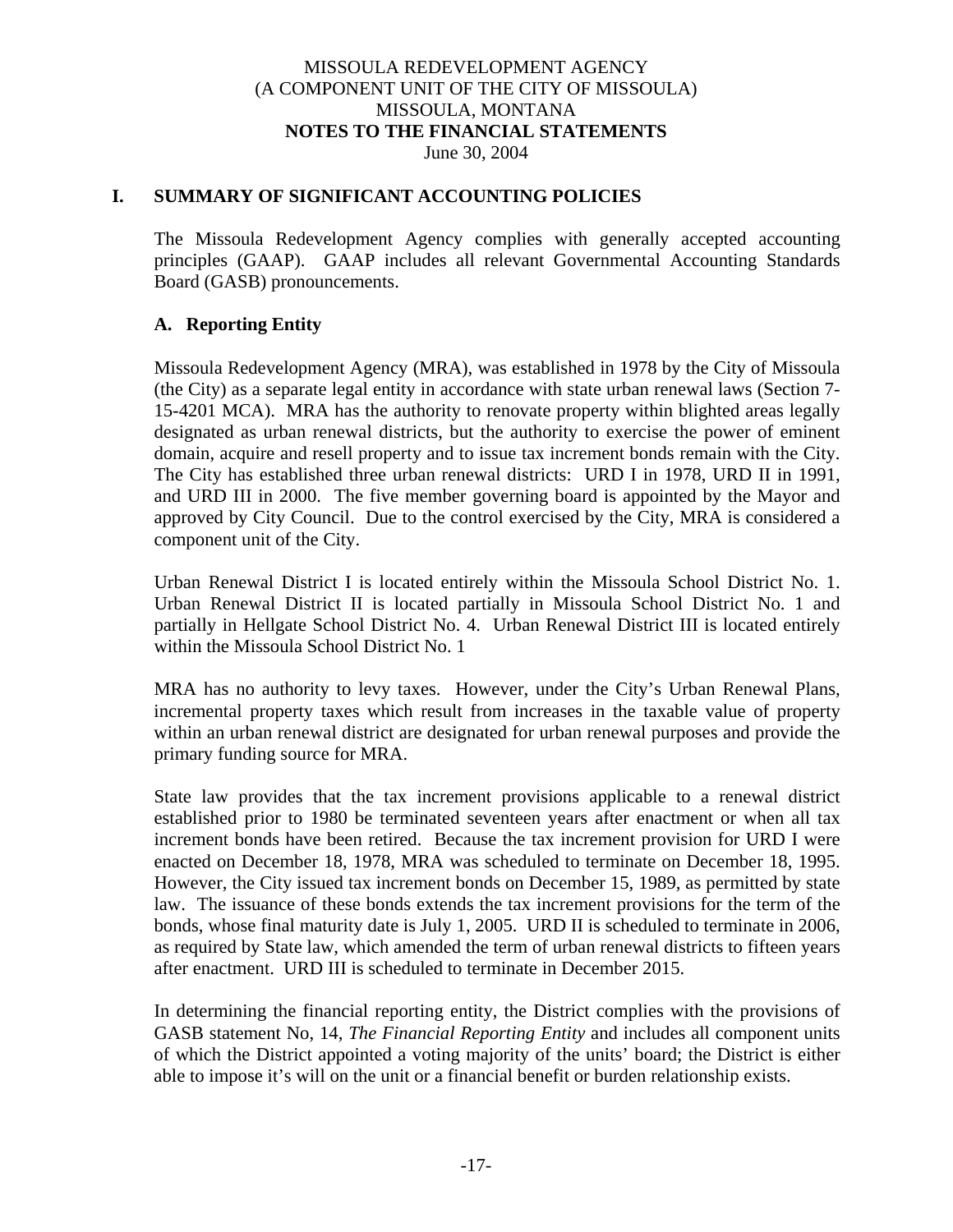### **B. Measurement Focus, Basis of Accounting, and Basis of Presentation**

Basis of Presentation and Basis of Accounting

**Government-wide Statements** – The statement of net assets and the statement of activities show information about the overall financial position and activities of the District. Eliminations have been made to minimize the double-counting of internal activities.

These statements are reported using the economic resources measurement focus and the accrual basis of accounting. The activities of the District are generally financed through property taxes and state entitlements. Revenues are recorded when earned and expenses are recorded at the time the liability is incurred, regardless of when the related cash flows take place. On the accrual basis, revenues from property taxes are recognized in the fiscal year for which the taxes are levied. Revenues from grants, entitlements, and donations are recognized in the fiscal year in which eligibility requirements have been met.

The Statement of Activities presents a comparison between direct expenses and program revenues for each function of the District's governmental activities. Direct expenses are those that are specifically associated with a program or function. However, the District does not collect any program revenue. Accordingly, all revenues, including all property taxes, are presented as general revenues.

Certain eliminations have been made as prescribed by GASB #34 in regards to interfund activities, payables and receivables. All internal balances in the Statement of Net Assets have been eliminated.

The MRA generally applies restricted resources to expenses incurred before using unrestricted resources when both restricted and unrestricted net assets are available.

**Fund Financial Statements** – These statements provide information about the District's funds. The emphasis of fund financial statements is on major governmental funds. Each major fund is displayed in a separate column in the governmental funds statements. All of the remaining funds are aggregated and reported in a single column as non-major funds.

Under the modified accrual basis of accounting, revenues are recognized when susceptible to accrual. (i.e. when they are measurable and available). Measurable means the amount of the transaction can be determined and available means collectible within the current period or soon enough thereafter to pay liabilities of the current period. The MRA considers all revenues available if they are collected within 30 days after year-end. Expenditures are recorded when the related fund liability is incurred, except for unmatured interest on long term liabilities which is recognized when due, and certain compensated absences which are recognized when the obligations are expected to be liquidated with expendable available financial resources.

Real and personal property taxes (excluding motor vehicle taxes), special assessments, charges for current services, and interest earnings are susceptible to accrual. Other receipts and taxes become measurable and available when cash is received by the District and are recognized as revenue at that time. The District recorded real and personal property taxes and assessments levied for the current year as revenue. Taxes and assessments receivable remaining unpaid at year-end and not expected to be collected soon enough thereafter to be available to pay obligations of the current year were recorded as deferred revenue, with a corresponding reduction in revenues, as required by generally accepted accounting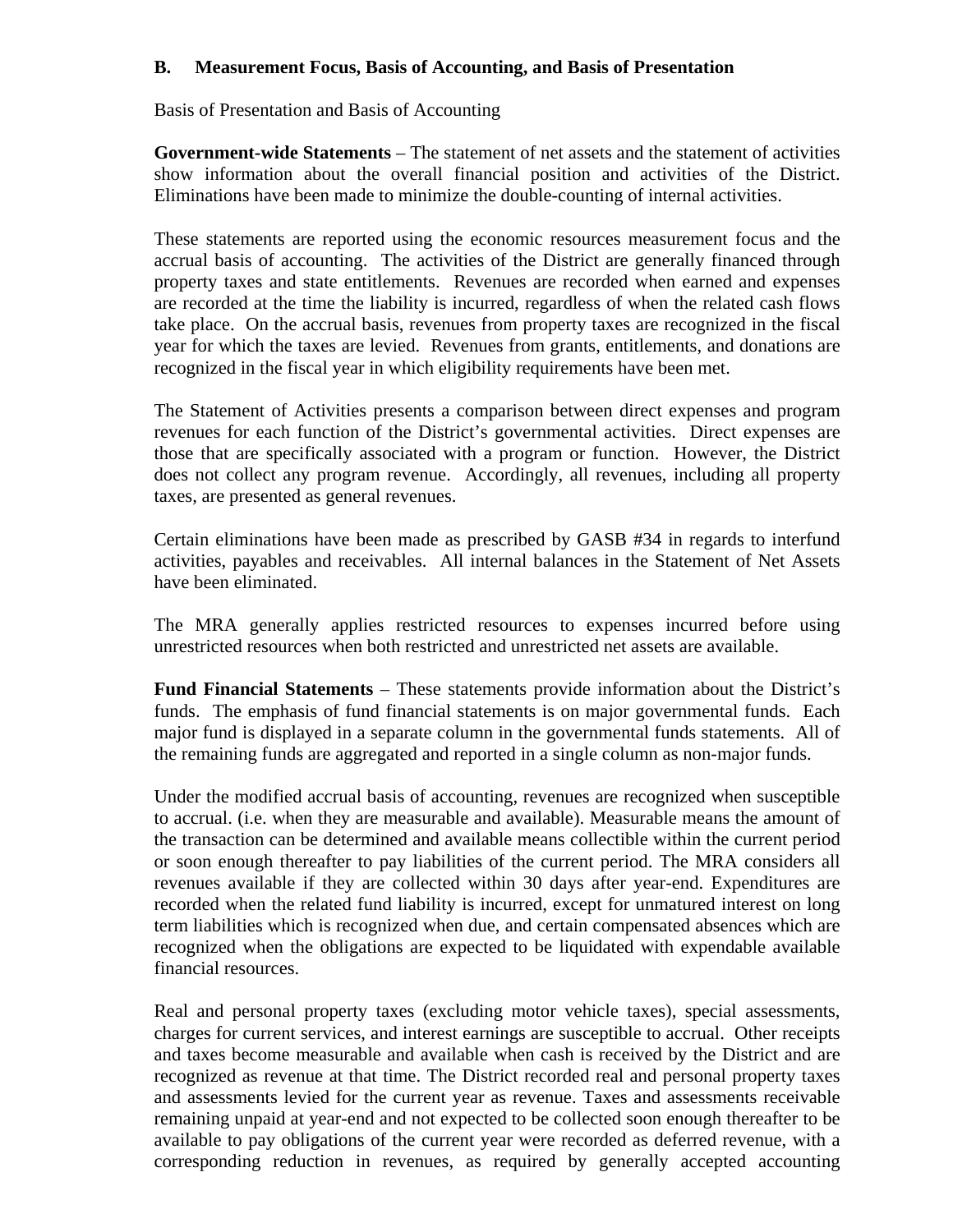principles. In addition, prior period delinquent taxes and assessments collected in the current period were recorded as revenue in the current period as required by generally accepted accounting principles. Entitlements and shared revenues are recorded at the time of receipt or earlier if the susceptible to accrual criteria are met. Expenditure driven grants are recognized as revenue when the qualifying expenditures have been incurred and all other grant requirements have been met.

GASB Statement No. 34 requires that all governmental funds whose assets, liabilities, revenues or expenditures exceed 10% or more of total for all government funds also be reported as major funds. Accordingly, the MRA reports the following major governmental funds:

*Urban Redevelopment I* - account for revenue sources that are legally restricted to expenditures for specific purposes.

*Urban Redevelopment II* - account for revenue sources that are legally restricted to expenditures for specific purposes.

*Debt Service Fund* – This fund accounts for accumulations of resources for, and the payment of, principal, interest, and related costs of long term liabilities.

### **C. Budgets and Budgetary Accounting**

#### **1. Budget Process**

An annual appropriated operating budget is adopted each fiscal year for the Special Revenue Funds and Debt Service Funds on the modified accrual basis of accounting. Revenues (except for property taxes) are budgeted in the year they are measurable and available. Expenditures are budgeted in the year they are expected to be incurred. As required by Montana law, the full amount of property taxes levied for the fiscal year is included in the District's budget.

As required by State statute, the District follows these procedures to develop their annual budget:

- (a) On or before June 10, department heads and supervisors file with the District detailed and itemized estimates, both of the probable revenue from sources other than taxation and of all expenditures required by the office or department for the next fiscal year.
- (b) The City finance department prepares a tabulation showing the complete expenditure program of the District for the current fiscal year and the sources of revenue by which it is to be financed.
- (c) On or before the fourth Monday in July, the City Council shall make any revisions considers advisable.
- (d) Public hearings are held.
- (e) By the second Monday in August, the City Council adopts the final budget.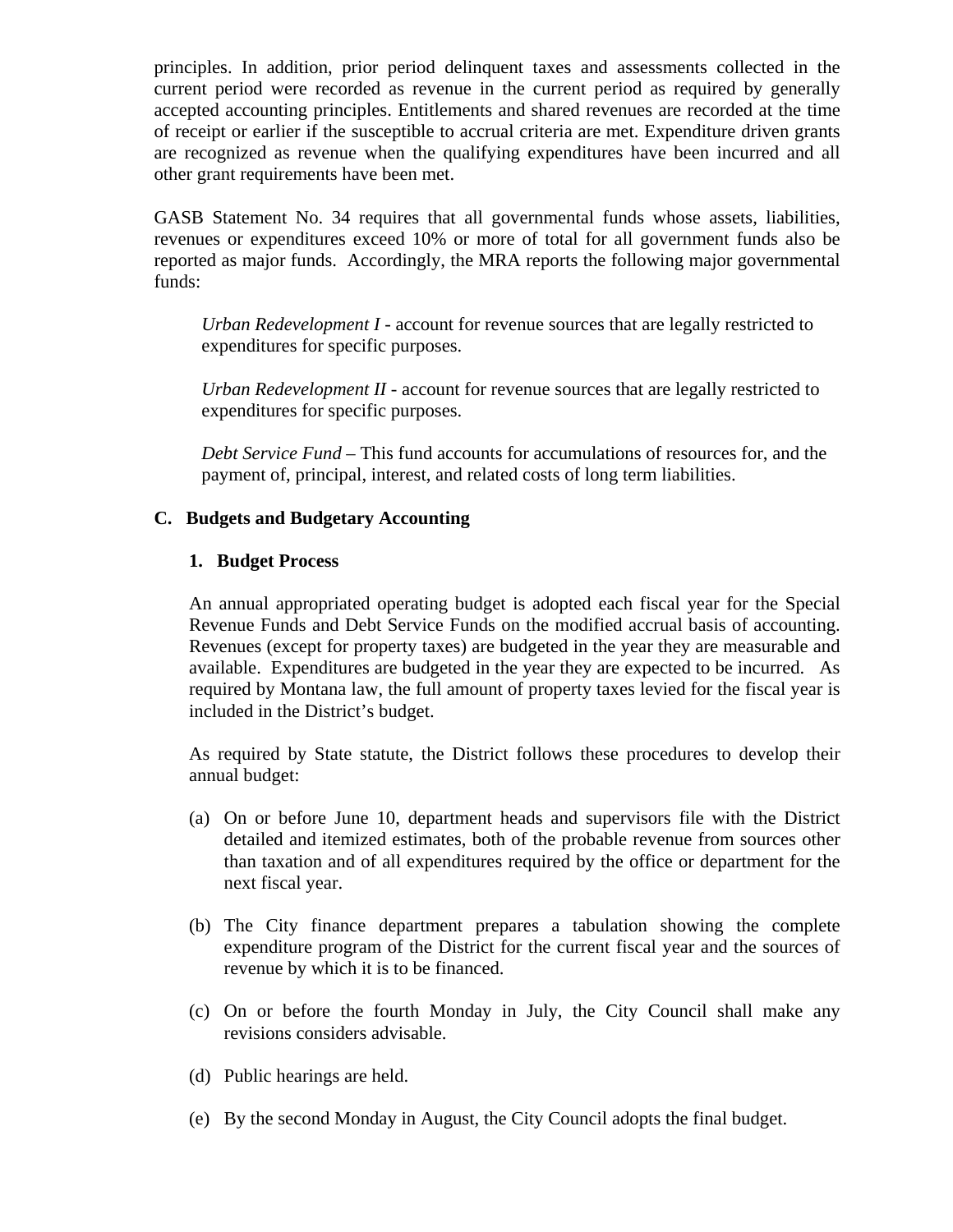Budget appropriation transfers may be made between the general classifications of salaries and wages, maintenance and operation and capital outlay. Reported budget amounts represent the originally adopted budget as amended by resolution of the City Council. It is management's responsibility to see that the budget is followed to the budgetary line item.

The City Council may amend a final budget when shortfalls in budgeted revenues require reductions in approved appropriations to avert deficit spending; when savings result from unanticipated adjustments in projected expenditures; when unanticipated state or federal monies are received; or when a public emergency occurs which could not have been foreseen at the time of adoption. The procedure to amend the budget in total can be made only after the District prepares a resolution, notice is published of a public hearing, and a public hearing is held in accordance with state law.

### **II. DETAILED NOTES ON ALL FUNDS AND ACCOUNT GROUPS**

### **A. Cash and Cash Equivalents**

MRA's cash is held by the City Treasurer and pooled with other City cash. There is no regulatory oversight for the City's investment pool, and participants' equity in the pool approximates the fair value of the underlying investments.

Interest earned on pooled investments is distributed to each contributing entity and fund on a pro rata basis. Authorized investments allowed by Section 20-9-213, MCA, include savings or time deposits in a state or national bank, building or loan association, or credit union insured by the FDIC or NCUA located in the state; repurchase agreements; and the State Unified Investment Program. Further, Section 7-6-202, MCA, authorizes investments in U.S. government treasury bills, notes, bonds, U.S. Treasury obligations, treasury receipts, general obligations of certain agencies of the United States, and U.S. government security money market fund if the fund meets certain conditions.

The City's investment portfolio as of June 30, 2004, consisted of government securities and the State Unified Investment Program (STIP). MRA does not own specific identifiable investment securities in the pool; therefore, is not subject to categorization. Information regarding investment risk, collateral, security, and fair values is available from the City of Missoula Treasurer's office, 435 Ryman Street, Missoula, MT 59902.

### **B. Receivables**

Property tax levies are set on or before the second Monday in August, in connection with the budget process. Real property (and certain attached personal property) taxes are billed within ten days after the third Monday in October and are due in equal installments on November 30 and the following May 31. After those dates, they become delinquent (and a lien upon the property). After three years, the County may exercise the lien and take title to the property. Special assessments are either billed in one installment due November 30 or two equal installments due November 30 and the following May 31. Personal property taxes (other that those billed with real estate) are generally billed no later then the second Monday in July (normally in May or June), based on the prior November's levies. Personal property taxes, other than mobile homes, are due thirty days after billing. Mobile home taxes are billed in two halves, the first due thirty days after billing; the second due September 30. The tax billings are considered past due after the respective due dates and are subject to penalty and interest charges.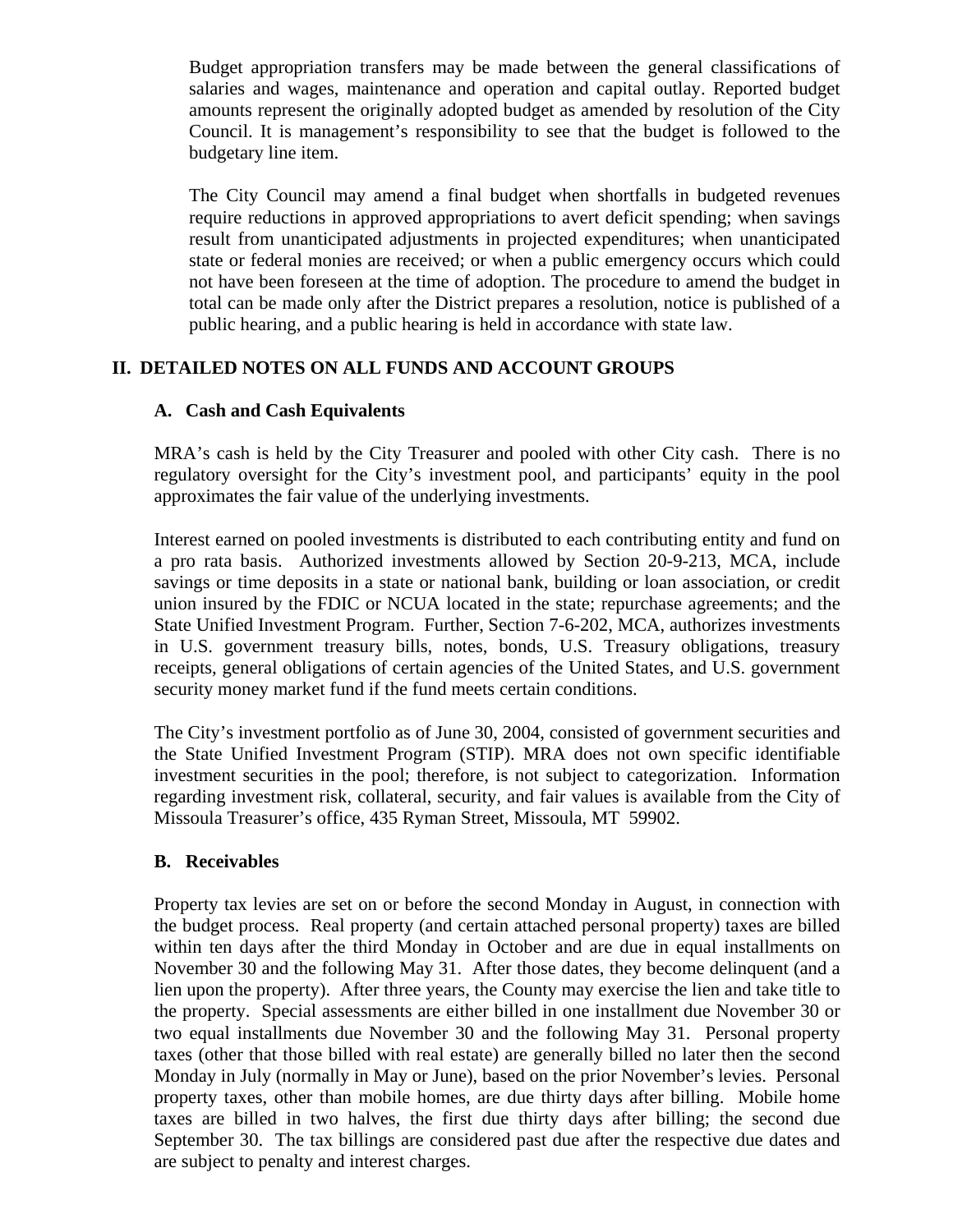Taxable valuations for each Urban Renewal Component Unit and the corresponding tax increment amounts for November 2002 property tax billing were as follows:

|                           | Taxable Value | Increment Value          |
|---------------------------|---------------|--------------------------|
| Urban Renewal District #1 | \$8,861,044   | \$ 2,887,057             |
| Urban Renewal District #2 | \$2,371,729   | 511,906<br>$\mathcal{S}$ |
| Urban Renewal District #3 | \$ 7,208,878  | 204.532                  |

### **C. Inventories**

The cost of inventories are recorded as expenditures when purchased.

## **D. Interfund Transfers**

The following is an analysis of operating transfers in and out during Fiscal Year 2004:

| <b>Purpose</b>              | From                    | Tо                 | Amount   |
|-----------------------------|-------------------------|--------------------|----------|
| Transfer of interest earned | Debt Service-Major      | <b>URD I-Major</b> | \$37,556 |
| Administration              | URD II-Major            | <b>URD I-Major</b> | \$100,00 |
| Administration              | <b>URD III-Nonmajor</b> | <b>URD I-Major</b> | \$20,000 |

All of the above are governmental funds.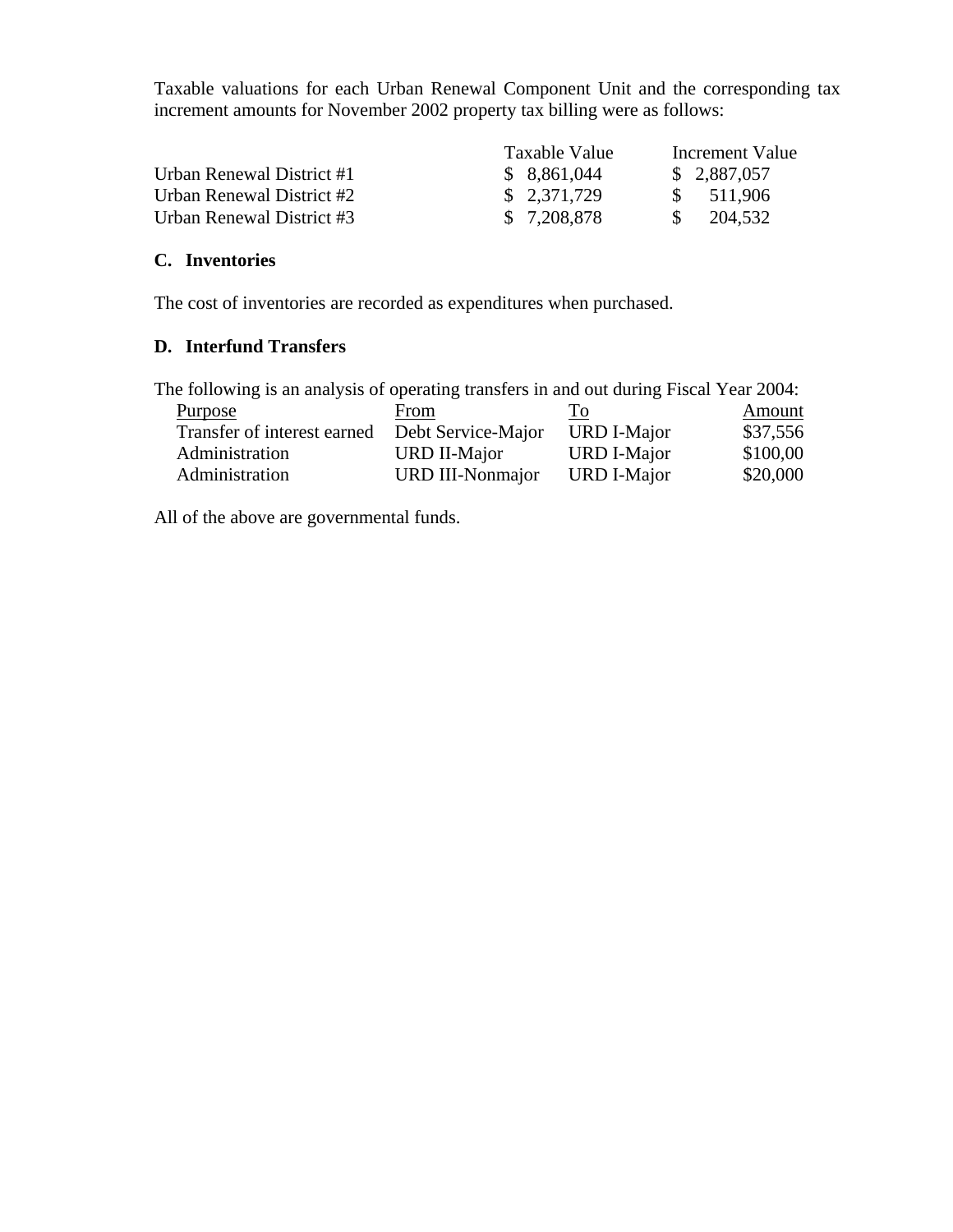### **E. Capital Assets**

Capital assets purchased by MRA are owned by the City of Missoula and accordingly are reported as City Capital Assets.

### **F. Operating Lease Commitments**

MRA is bound by one lease commitment for office space which is renewed annually. The lease is considered for accounting purposes to be an operating lease. Minimum lease payments for the fiscal year ended June 30, 2004, amounted to \$22,399.

### **G. Long-Term Debt**

In the component unit financial statements, outstanding debt is reported as liabilities. Bond issuance costs, bond discounts or premiums are expensed at the date of sale.

The governmental fund financial statements recognize the proceeds of debt and premiums as other financing sources of the current period. Issuances costs are reported as expenditures.

*Changes in Long-Term Debt Liabilities* - During the year ended June 30, 2004, the following changes occurred in long term liabilities;

|                                      | <b>Balance</b> |                          |            | <b>Balance</b> | Due within |
|--------------------------------------|----------------|--------------------------|------------|----------------|------------|
|                                      | July 1, 2003   | <b>Additions</b>         | Reductions | June 30, 2004  | one year   |
| <b>Refunding Tax Increment Bonds</b> | \$540,000      | $\overline{\phantom{a}}$ | \$265,000  | \$275,000      | \$275,000  |
| <b>Compensated Absences</b>          | 53,376         | 3,625                    | 22,236     | 34,765         | 20,168     |
| Total                                | \$593.376      | \$ 3.625                 | \$287,236  | \$309,765      | \$295,168  |

*Tax Increment Bonds* – The bonds are payable solely from and are secured by a first lien and pledge of tax increment revenues from URD I. The bond resolution requires, among other things, that all of the District's tax increment revenues be deposited in a Debt Service fund as required to pay principal and interest on the bonds when due, and to provide certain reserves for future bond payments. After all required amounts have been deposited in the accounts, the remaining tax increment funds may be used to pay costs associated with construction of other urban renewal projects within District I, which may include returning a portion of the tax increment revenues to the taxing jurisdictions located within URD I, as provided by state law.

The bond resolutions include various restrictive covenants. The more significant covenants require that cash be restricted and reserved for current and future debt service. The District was in compliance with applicable covenants as of June 30, 2004.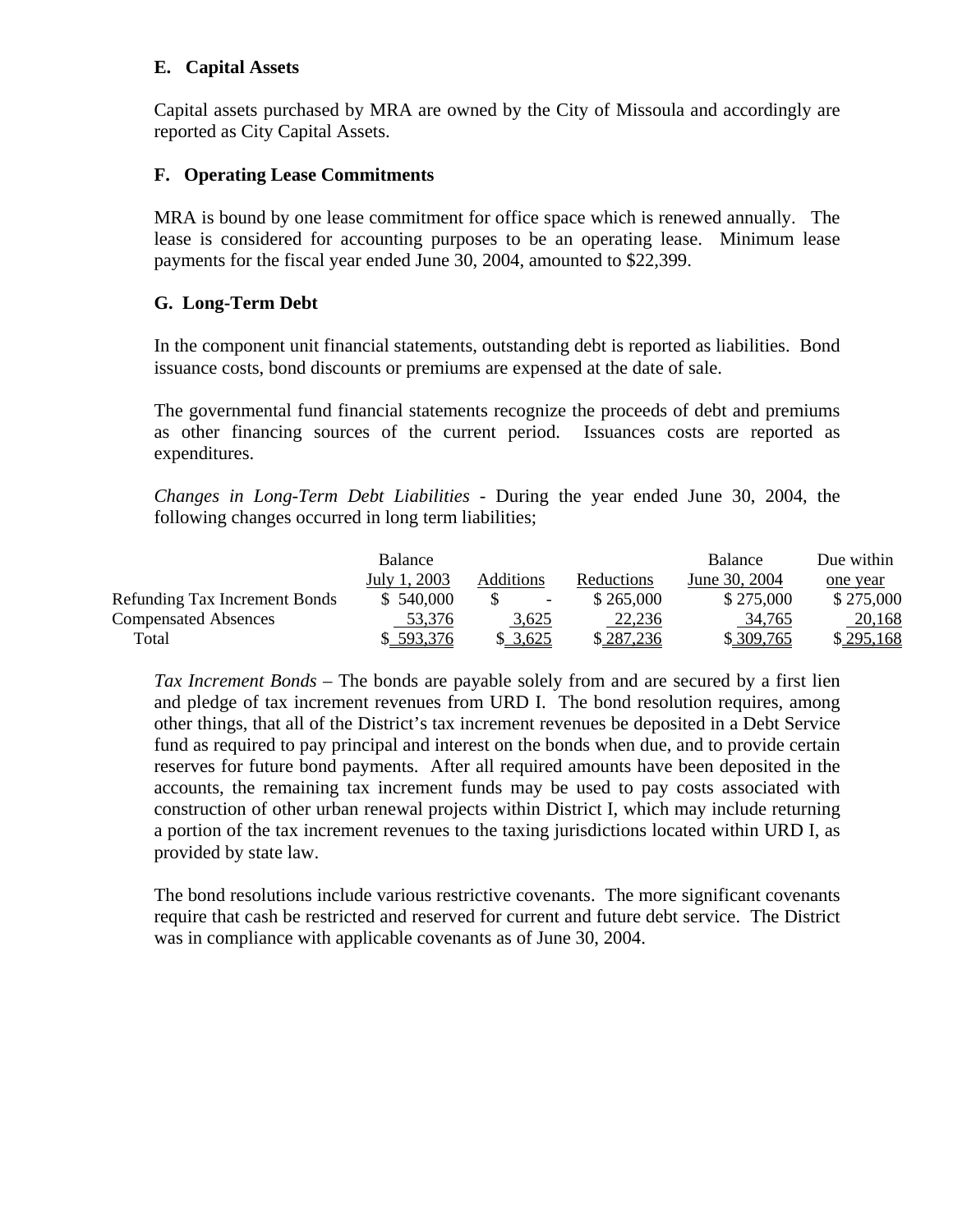|                   | Origination | Interest  | Bond   | Due  | <b>Bonds</b>            | Annual  | <b>Balance</b> |
|-------------------|-------------|-----------|--------|------|-------------------------|---------|----------------|
| <b>Purpose</b>    | Date        | Rate      | Term   | Date | Amount                  | Payment | June 30,2004   |
| Parking Structure | 1997        | 4.2%-5.3% | 20 yrs |      | 2005 \$1,880,000 Varies |         | \$275,000      |

Annual interest rates are defined in the Bond Resolution based on stated maturity date. The interest rate is 5.3% for fiscal year 2005 as defined in the bond resolution.

#### *Compensated Absences Payable*

It is the City's policy and state law to permit employees to accumulate a limited amount of earned but unused vacation benefits, which will be paid to employees upon separation from City service. Employees are allowed to accumulate and carry over a maximum of two times their annual accumulation of vacation, but no more than 90 days into the new calendar year. There is no restriction on the amount of sick leave that may be accumulated. Upon separation, employees are paid 100 percent of accumulated vacation and 25 percent of accumulated sick leave. The liability associated with governmental fund-type employees is reported on the Statement of Net Assets as part of the Governmental Activities liabilities.

#### *Requirements to Amortize Debt*

The annual requirements to amortize all long-term debt outstanding, except Compensated Absences, as of June 30, 2004, were as follows:

| For Fiscal | Tax increment |
|------------|---------------|
| Year Ended | <b>Bonds</b>  |
| 2005       | \$289,575     |
| Principal  | 275,000       |
| Interest   | \$14,575      |
| Total      | 89.575        |

*Advance Refunding of Long-Term Debt* 

In prior years, MRA defeased certain tax increment bonds by placing the proceeds of new bonds in an irrevocable trust to provide for all future debt service payments on the old bonds. Accordingly, the trust account assets and the liability for the defeased bonds are not included in the MRA's financial statements. At June 30, 2004, the outstanding balance of the 1989 defeased bonds is \$580,000.

#### **H. State-Wide Retirement Plans**

All full-time MRA employees are covered under the Montana Public Employees Retirement System (PERS). The plan is established by State law and administered by the State of Montana. The plans are cost-sharing multiple-employer defined benefit plans that provide retirement, disability and death benefits to plan members and beneficiaries, with amounts determined by the State.

Contribution rates are required and determined by State law. The contribution rates, expressed as a percentage of covered payroll for the fiscal year ended June 30, 2004, were:  $PPRG$ 

|          | <b>FERS</b> |
|----------|-------------|
| Employer | 6.90%       |
| Employee | 6.80%       |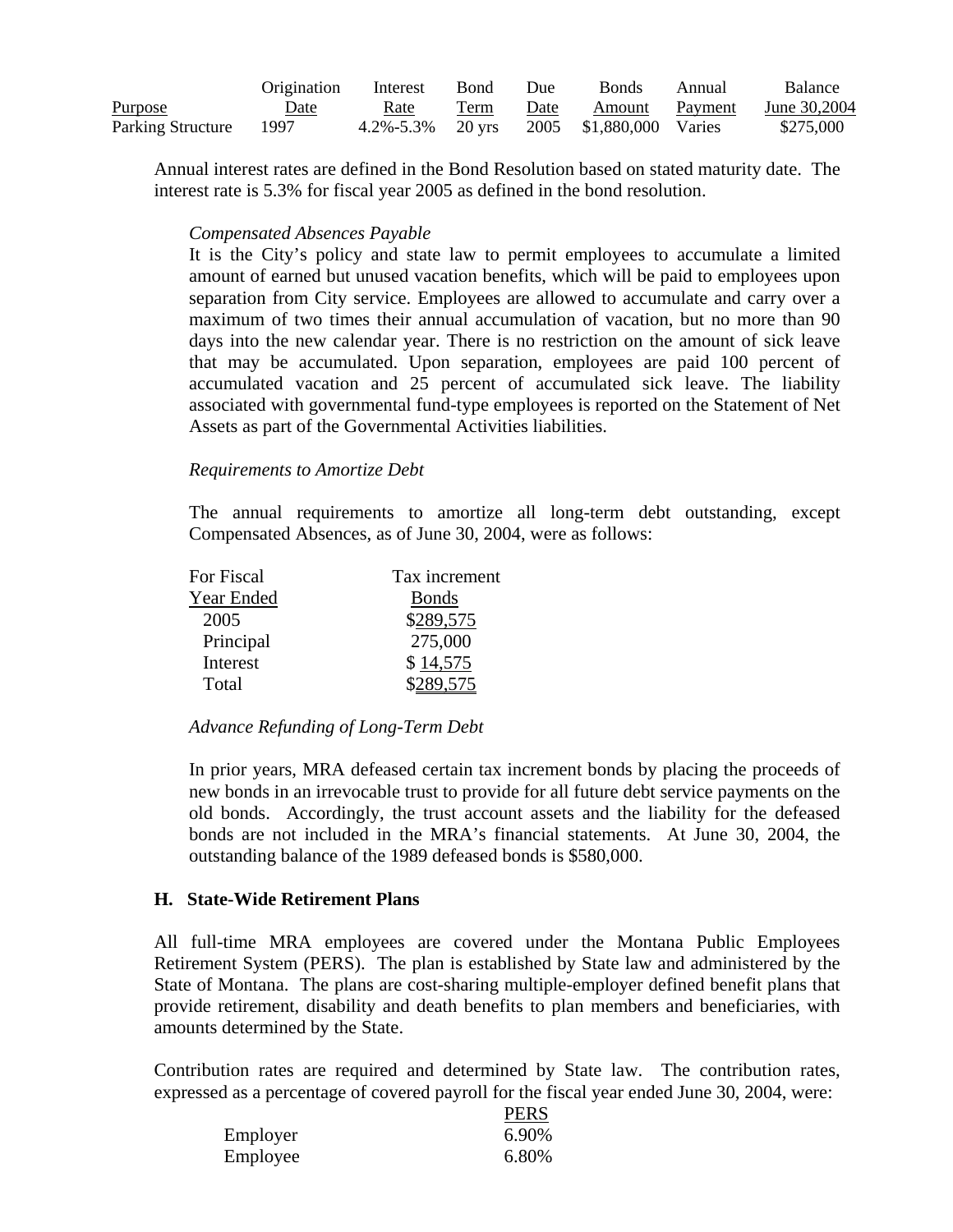#### State .10%

The State contribution qualifies as an on-behalf payment. These amounts have been recorded in the agency's financial statements.

Publicly available financial reports that include financial statements and required supplementary information may be obtained for the plans by writing or calling:

1. Public Employees Retirement Division, P.O. Box 200131, Helena, Montana 59620-0131 Phone: 1-406-444-3154

The Agency and its employees contributions for the years ended June 30, 2002, 2003, and 2004, as listed below, were equal to the required contributions for each year.

|      | <b>PERS</b> |
|------|-------------|
| 2002 | \$29,847    |
| 2003 | \$29,258    |
| 2004 | \$33,019    |

#### **I. Post Employment Benefits**

Terminated employees may remain on the MRA's health insurance plan for up to 18 months if they pay the monthly premiums. This benefit is required under the federal COBRA law. Retirees may remain on the MRA's health plan to age 65, provided they pay the monthly premiums. State law requires the MRA to provide this benefit. No cost can be estimated for the above benefits, although there is the probability that there are higher medical costs for retirees which would result in additional costs to the insurance program.

#### **J. Restricted Cash/Investments**

The following restricted cash/investments were held by the MRA as of June 30, 2004. These amounts are reported within the noncurrent assets - cash/investment account on the Balance Sheet and Statement of Net Assets.

| Description                          | Amount   |
|--------------------------------------|----------|
| Reserve account-future debt payments | \$27,500 |

### **K. Fund Equity**

Reservations of equity show amounts that are not appropriate for expenditure or are legally restricted for specific uses. Designations of equity are used to show the amounts within unreserved equity which are intended to be used for specific purposes but are not legally restricted.

Reserved fund balances at June 30, 2004, consisted of:

Debt Service Fund Reserve for Debt Service  $$309,786$ 

**L. Risk Management**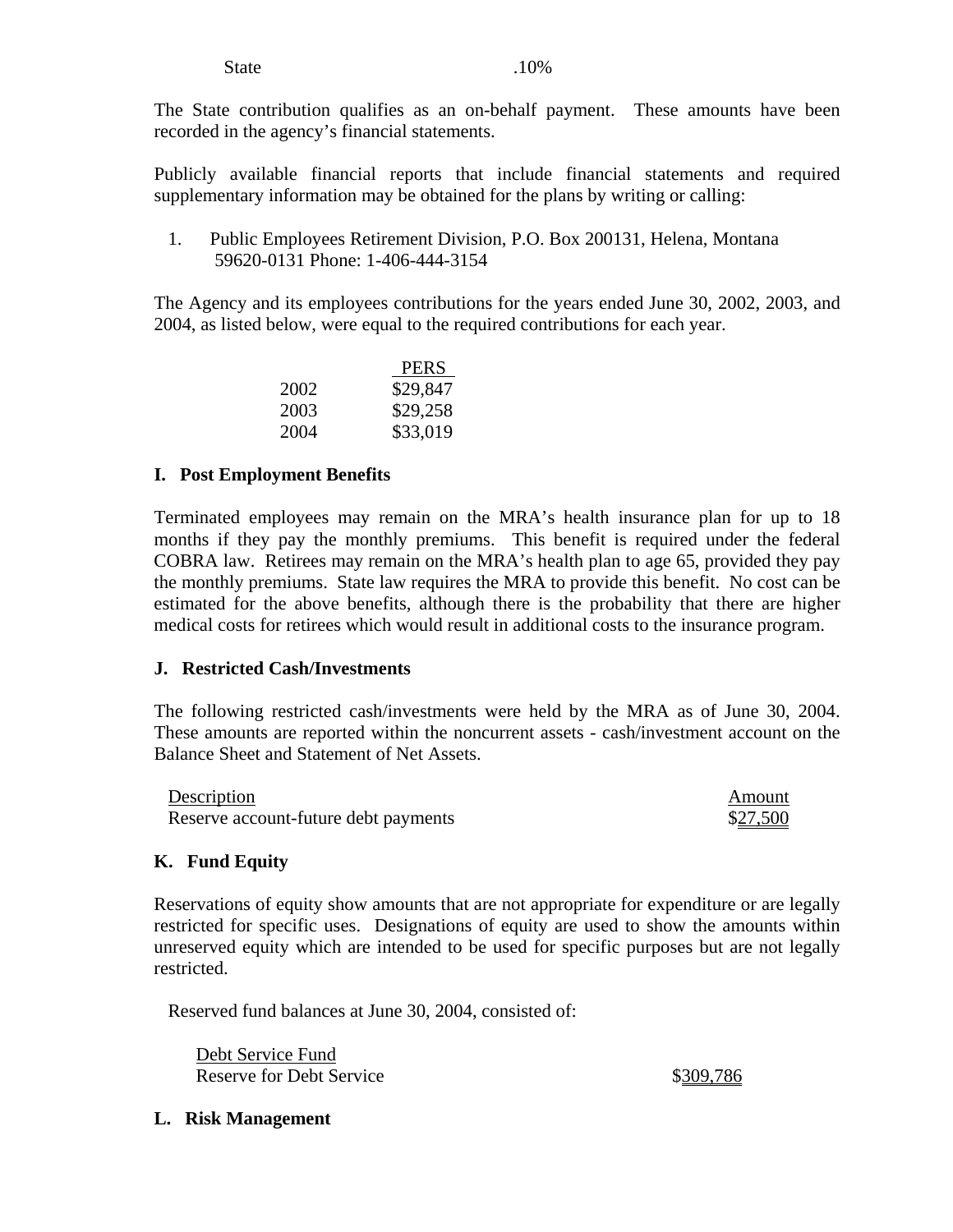The MRA faces considerable number of risks of loss, including (a) damage to and loss of property and contents, (b) employee torts, (c) professional liability, i.e., errors and omissions, (d) environmental damage, (e) workers' compensation, i.e., employee injuries, and (f) medical insurance costs of employees. Commercial policies transferring all risks of loss, except for relatively small deductible amounts are purchased for property and content damage, employee torts, and professional liabilities. And, given the lack of coverage available, the MRA has no coverage for potential losses from environmental damages. Settled claims resulting from these risks have not exceeded commercial insurance coverage in any of the past three fiscal years.

### **M. Pending Litigation**

There was no pending or threatened litigation or unasserted claims or assessments against the MRA at June 30, 2004.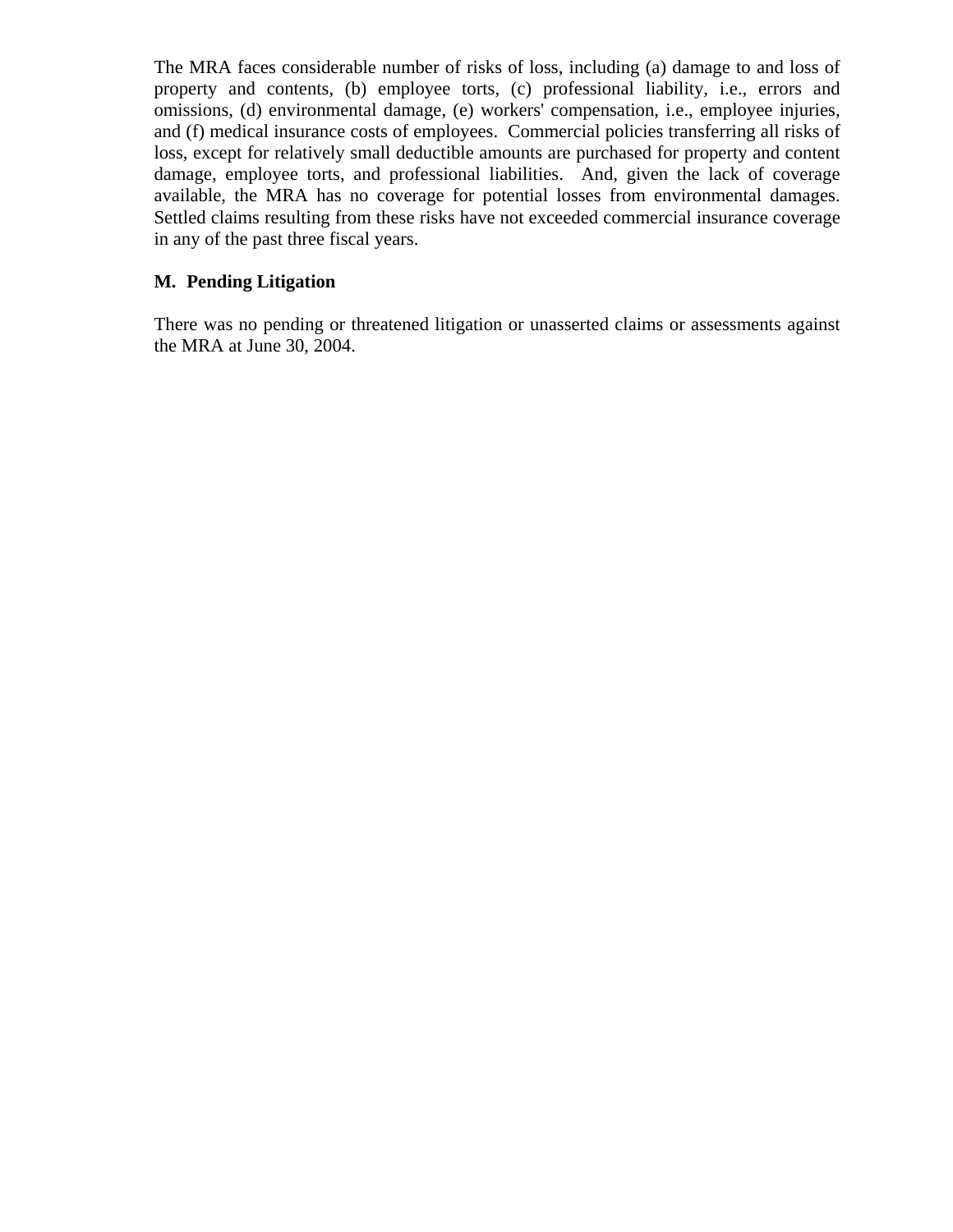# *Denning, Downey & Associates, P.C. CERTIFIED PUBLIC ACCOUNTANTS*

*1740 U.S. Hwy 93 South - Suite 101 Kalispell, MT 59901* 

### **REPORT ON COMPLIANCE AND ON INTERNAL CONTROL OVER FINANCIAL REPORTING BASED ON AN AUDIT OF FINANCIAL STATEMENTS PERFORMED IN ACCORDANCE WITH** *GOVERNMENT AUDITING STANDARDS*

Board of Commissioners Missoula Redevelopment Agency Missoula County Missoula, Montana

We have audited the governmental activities, each major fund and the aggregate remaining fund information of Missoula Redevelopment Agency, a component unit of the City of Missoula, Missoula County, Montana, as of and for the year ended June 30, 2004, which collectively comprise the Missoula Redevelopment Agency's basic financial statements and have issued our report thereon dated December 9, 2004. We conducted our audit in accordance with auditing standards generally accepted in the United States of America and the standards applicable to financial audits contained in *Government Auditing Standards*, issued by the Comptroller General of the United States.

#### Compliance

As part of obtaining reasonable assurance about whether the Missoula Redevelopment Agency's general purpose financial statements are free of material misstatement, we performed tests of its compliance with certain provisions of laws, regulations, contracts and grants, noncompliance with which could have a direct and material effect on the determination of financial statement amounts. However, providing an opinion on compliance with those provisions was not an objective of our audit and, accordingly, we do not express such an opinion. The results of our tests disclosed no instances of noncompliance that are required to be reported under *Government Auditing Standards*.

#### Internal Control Over Financial Reporting

In planning and performing our audit, we considered Missoula Redevelopment Agency's internal control over financial reporting in order to determine our auditing procedures for the purpose of expressing our opinion on the financial statements and not to provide assurance on the internal control over financial reporting. Our consideration of the internal control over financial reporting would not necessarily disclose all matters in the internal control over financial reporting that might be material weaknesses. A material weakness is a condition in which the design or operation of one or more of the internal control components does not reduce to a relatively low level the risk that misstatements in amounts that would be material in relation to the financial statements being audited may occur and not be detected within a timely period by employees in the normal course of performing their assigned functions. We noted no matters involving the internal control over financial reporting and its operation that we consider to be material weaknesses.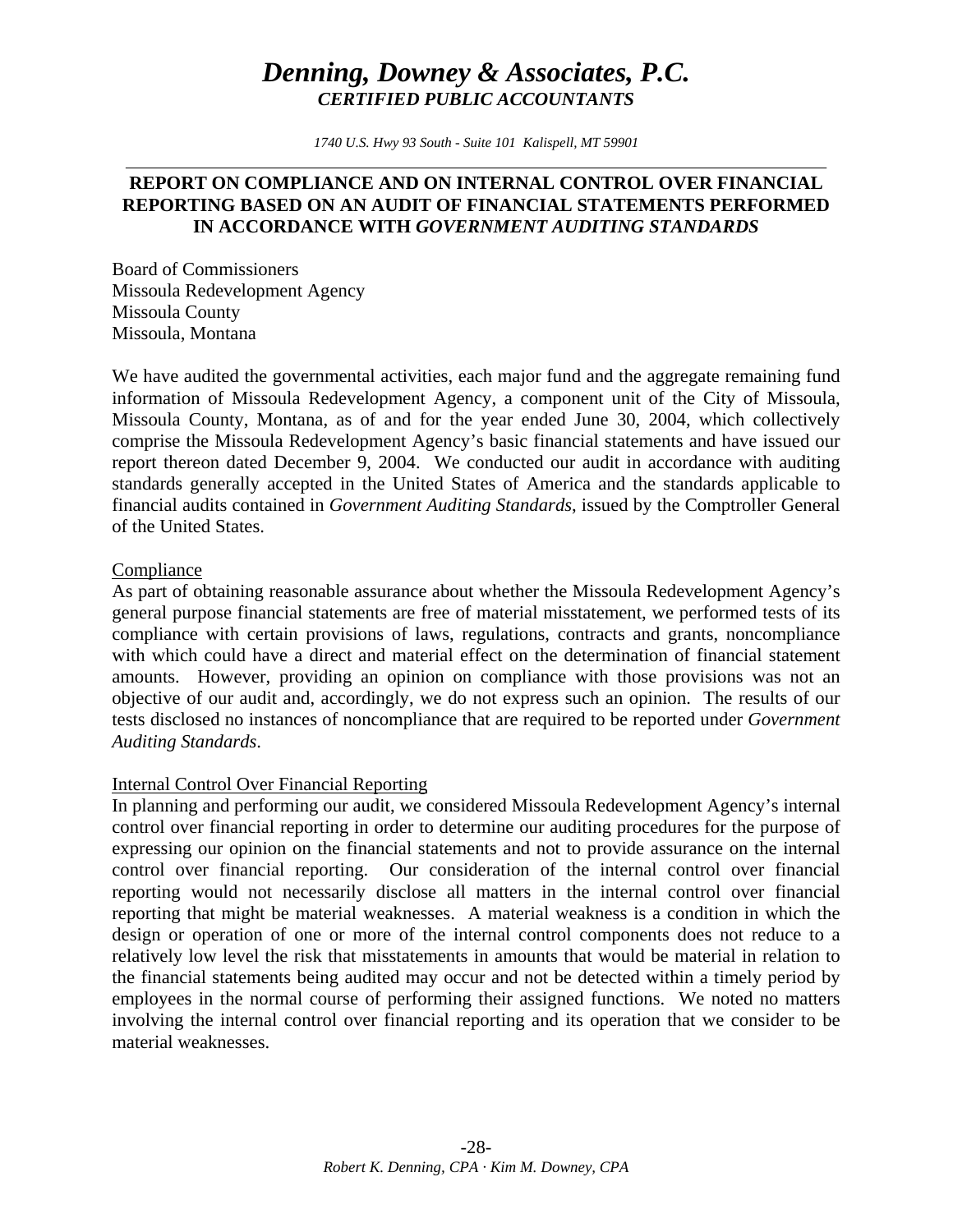This report is intended solely for the information and use of the Board of Commissioners, management, the Montana Department of Administration, and federal awarding agencies and pass-through entities and is not intended to be and should not be used by anyone other than these specified parties.

Denning, Downey and Associates, CPA's, P.C.

December 9, 2004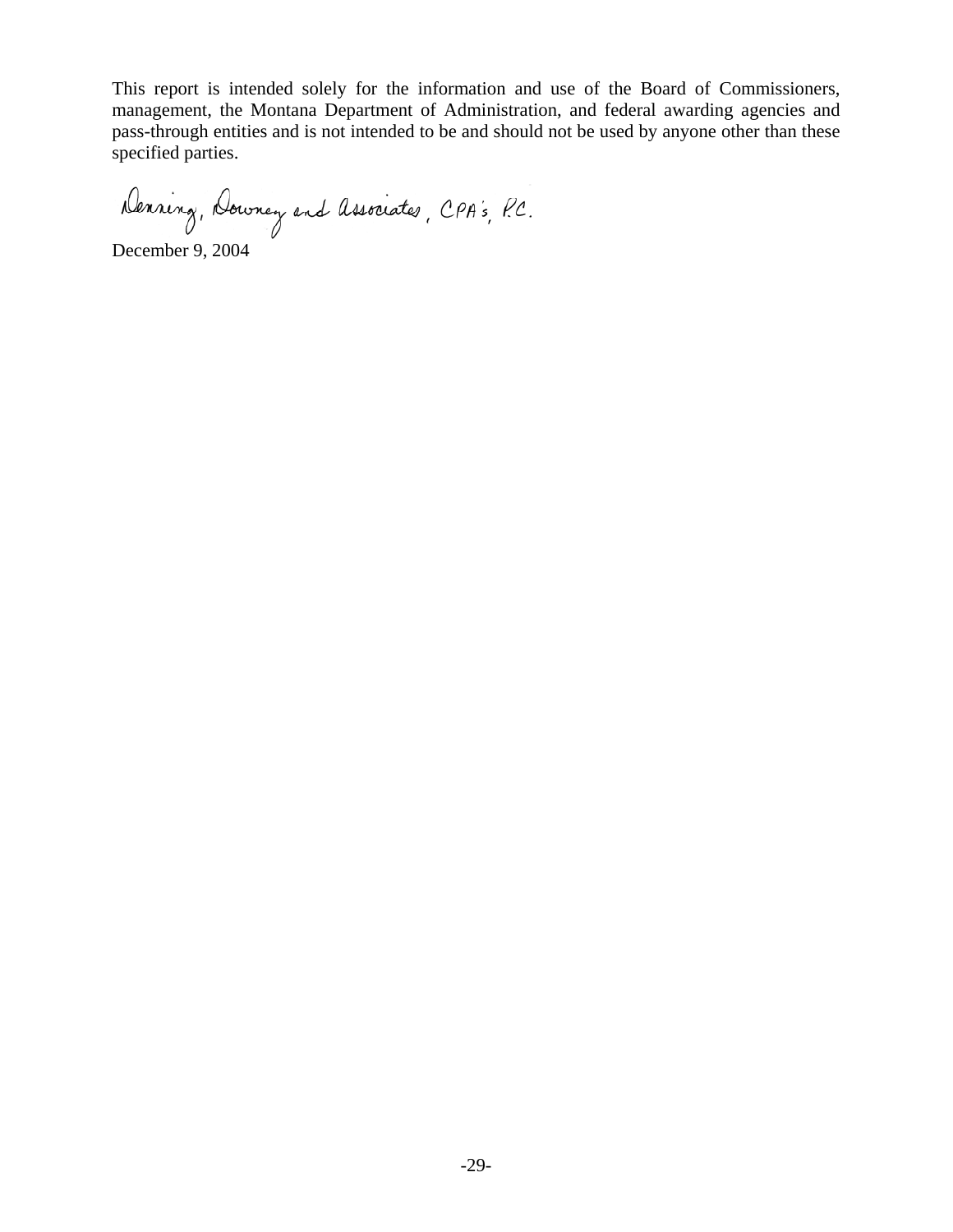# *Denning, Downey & Associates, P.C. CERTIFIED PUBLIC ACCOUNTANTS*

*1740 U.S. Hwy 93 South - Suite 101 Kalispell, MT 59901* 

### **REPORT ON OTHER COMPLIANCE, FINANCIAL, AND INTERNAL ACCOUNTING CONTROL MATTERS**

Board of Commissioners Missoula Redevelopment Agency Missoula County Missoula, Montana

There were no other compliance, financial, or internal accounting matters.

Denning, Downey and Associates, CPA's, P.C.

December 9, 2004